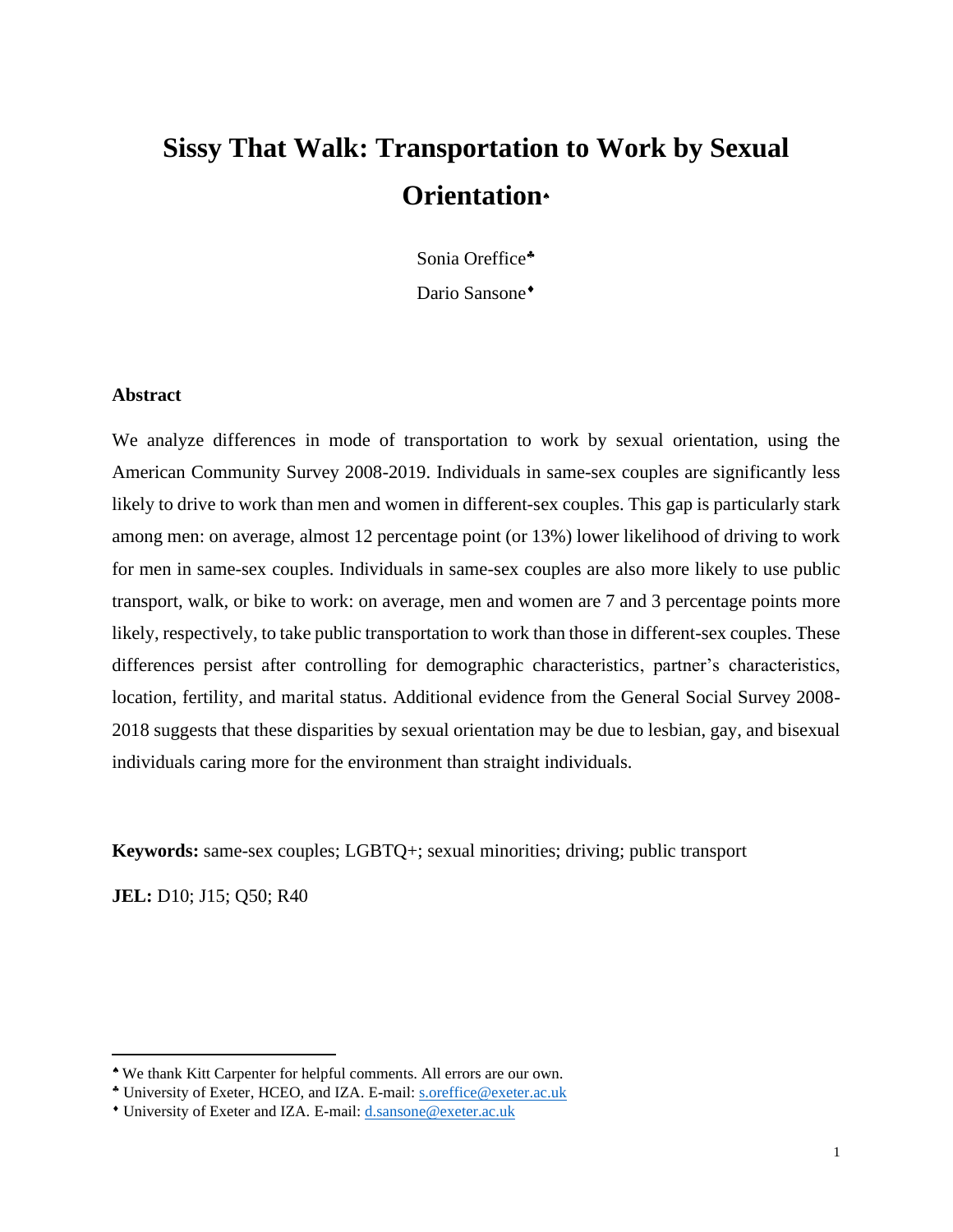#### **1. Introduction**

There is by now a large and rising share (5.6%) of the US population who identifies as LGBT (Jones 2021), with a large fraction of these sexual and gender minorities active in the labor market (Badgett et al. 2021). At the same time, there are increasing environmental and health concerns associated to passive modes of transportation to work, especially in the US where up to 88% of individuals drive to work (McKenzie 2015). The vast literature on transportation, demography, health, and the environment systematically reports that passive commuting to work, and driving to work in particular, is associated with higher risk of diabetes, cholesterol, blood pressure, anxiety, depression, cardiovascular diseases, and back pain (Hoehner et al. 2012; Kylstra 2014), and that "vehicles are America's biggest air quality compromisers, producing about one-third of all U.S. air pollution" (National Geographic 2019).

However, there is no study on choices of transportation to work by sexual orientation, with scant anecdotal evidence that when it comes to the environment, LGBTQ+ adults are "greener" (Steinberg 2011). Our analysis estimates whether there are any differences in mode of transportation to work by sexual orientation, using data from the American Community Survey 2008-2019. We compare work transportation choices between individuals in same-sex and different-sex couples, highlighting differences in driving to work (by auto, truck, van, or motorcycle), in taking public transportation, in walking or biking to work, and in working from home.

Previous studies of same-sex couples present both similarities to and differences from differentsex households, also in terms of labor supply and work patterns. Black et al. (2007) assumed that families' preferences do not systematically differ by sexual orientation. They instead emphasized differences in biological constraints affecting homosexuals' fertility, location, household specialization and human capital choices. Giddings et al. (2014) showed that the specialization gap between same-sex and different-sex couples narrows across birth cohorts. Oreffice (2011) showed that same-sex couples have similar labor supply responses to intra-household bargaining power to heterosexual couples. While lesbian women earn higher wages than heterosexual women, and gay men earn lower wages than heterosexual men, some (but not all) of these differences are decreasing over time (Badgett, Carpenter and Sansone, 2021). Our analysis of modes of transportation to work represents an additional piece of evidence on households' labor market outcomes by sexual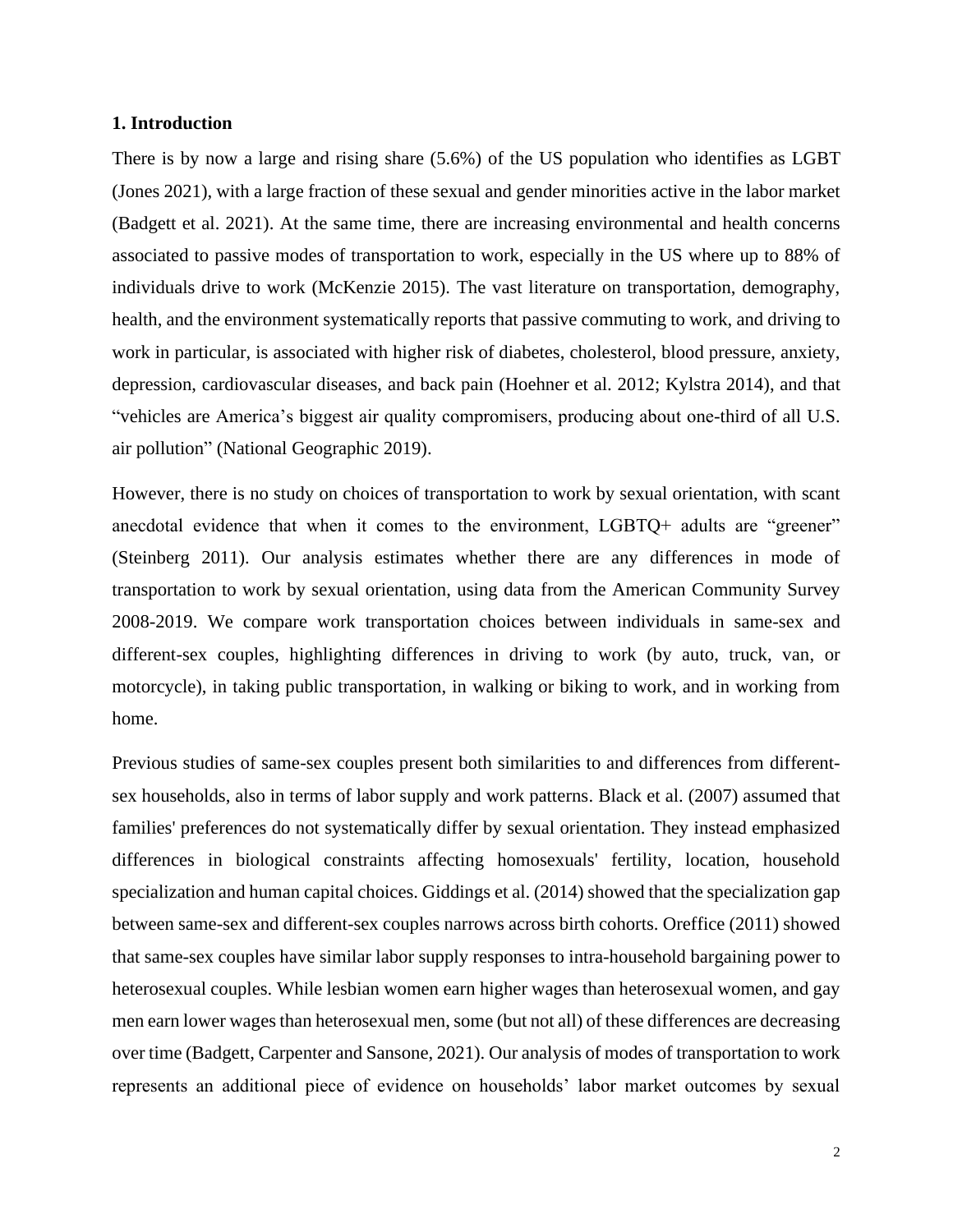orientation, while also shedding light on general transportation patterns and why individuals may drive so much.

Although there is a lack of (large) datasets containing information on modes of transportation to work, labor market outcomes and sexual orientation, same-sex couples can be identified in the American Community Survey (ACS) by matching household heads with their same-sex spouses or unmarried partners. A large body of research confirms that the vast majority of individuals in same-sex couples in the ACS are indeed sexual minorities in a romantic relationship (Badgett et al. 2021; Black et al. 2007). We exploit the availability of the variable "Means of transportation to work", reporting the primary means of transportation to work over the course of the week preceding the interview. This information is available for the respondent but also for their unmarried partner or spouse, if present and working. We build the most recent and largest sample with detailed demographic, labor, and transportation to work information on same-sex partners/spouses, along with standard samples of different-sex partners/spouses, focusing on adult individuals aged 18 to 64 and employed.

We estimate significant differences by couple type in all work transportation arrangements, among men and women, with the largest absolute difference reported for driving to work, and the smallest one for working from home. Men and women in same-sex couples are less likely to drive to work than those in different-sex couples, but more likely to take public transportation or do active commuting such as walking or biking to work. The male disparity is always larger than the female one: the average gap represents a 13% lower likelihood in driving to work for gay men (4% for lesbian women), whereas for the other less popular work transportation arrangements the average gaps correspond to a higher likelihood of 69% or more. Our additional analysis of supplementary data indeed suggests that these differences may be due to lesbian, gay, and bisexual individuals having stronger environmental preferences than straight individuals.

We hope that this study may also provide guidance to policymakers devising environmental and transportation policies aimed at reducing car usage, and health campaigns targeting various communities in the US and abroad, but also to companies targeting healthier and productive work environments and schedules.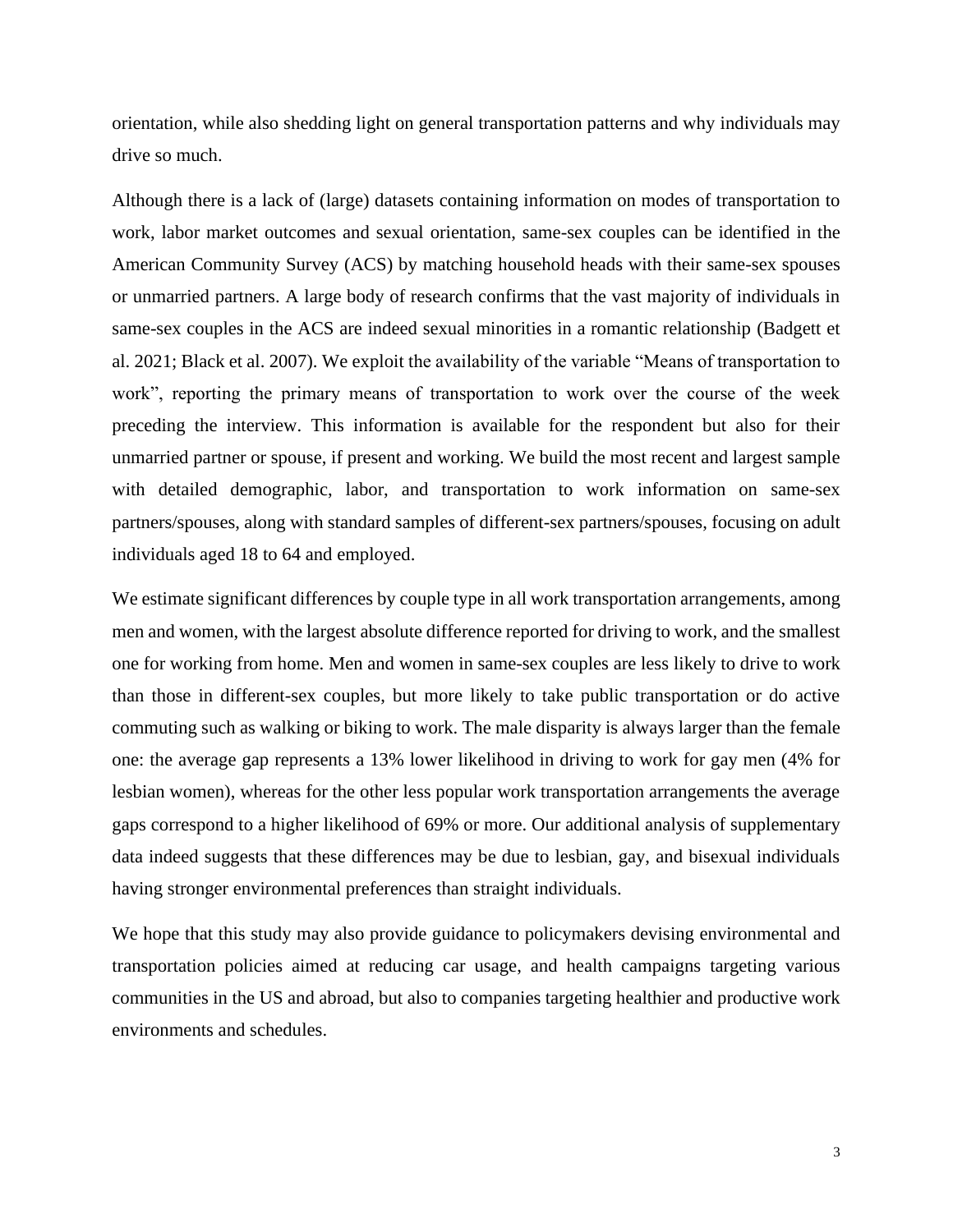#### **2. Data and Empirical Specification**

Our main dataset is the version of the ACS publicly available through IPUMS-USA (Ruggles et al. 2021). The ACS is a nationally representative repeated cross-section conducted every year since 2000, with demographic, economic, social, work and housing information. Since 2005, it has included a 1% random sample of the US population. Although the ACS does not contain direct questions on sexual orientation, it is possible to identify unmarried same-sex couples living together. Indeed, household members can be classified as "unmarried partners" when recording their relationships to the household head, because roommates and unmarried partners are treated as two separated categories. Since 2012 same-sex couples have been allowed to report their actual marital status (between 2000 and 2012, same-sex married spouses were imputed as unmarried partners). $<sup>1</sup>$ </sup>

We use data until 2019, which is the latest available wave. We start from 2008 because the US Census Bureau implemented several changes between 2007 and 2008 to reduce the number of different-sex couples misclassified as same-sex, often due to reporting errors in the sex question, which resulted in more reliable estimates and identification of same-sex couples (U.S. Census 2013). Observations with imputed sex or relation to the household head are dropped from our sample to further reduce such measurement errors, following common practice in this literature (Black et al. 2007). Notwithstanding these issues, the US Census and the ACS remain the largest and most reliable data on same-sex couples (Sansone 2019).

The main empirical specification estimates a linear probability model where the dependent variable is a dummy variable corresponding to one of the four modes of transportation to work under consideration. Most of the empirical analysis examines whether and how a binary indicator for being in a same-sex couple is associated to being more likely to drive to work, use public transport, bike or walk to work, or work from home. The other main regressors are state and year fixed effects, the respondent's age, race, ethnicity, and education, their partner/spouse's characteristics, the couple's marital status and the number of own children living in the household.  $2$  Robust standard errors are used to correct for heteroscedasticity throughout.

<sup>1</sup> Tables B1-B2 in the Online Appendix report sample sizes by year, couple type, sex, and marital status.

<sup>&</sup>lt;sup>2</sup> All variables used in the empirical analysis are described in Section A of the Online Appendix. Table B4 provides summary statistics for relevant variables.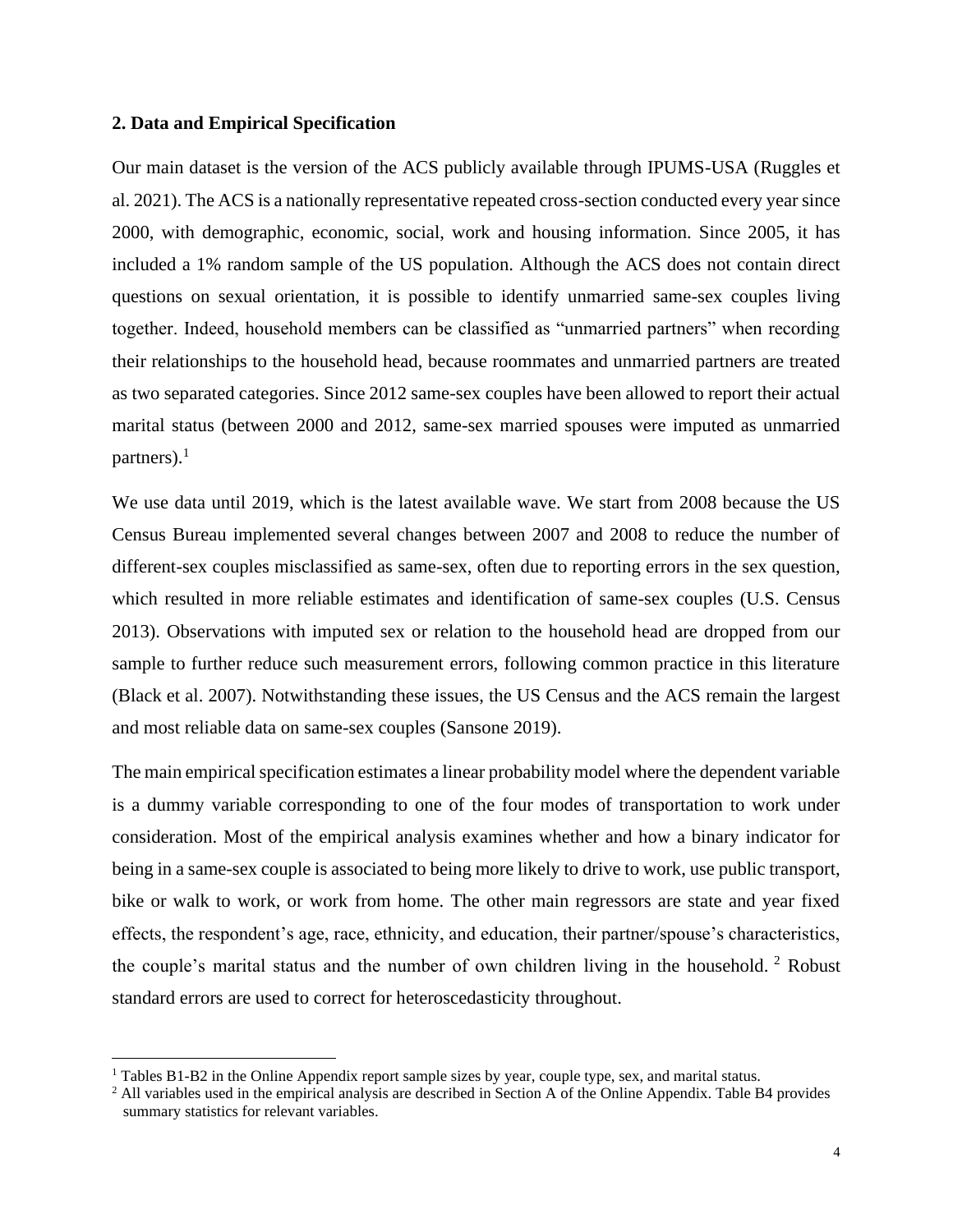#### **3. Results**

Figure 1 presents key means in the mode of transportation to work by couple type and sex. All the four work transportation arrangements exhibit significant differences by couple type, with the largest absolute difference reported for driving to work, and the smallest one for working from home. The disparity among men in same-sex and different-sex couples is always larger than the one among women, but they are all significant at the 1% level.<sup>3</sup>

Table 1 reports the main results from the regressions of driving to work on a binary indicator for being in a same-sex couple, separately for women (Panel A) and men (Panel B). Starting from the basic correlation in Column 1, various controls are incrementally added, from state and year fixed effects (Column 2) to the respondent's age, race, ethnicity, and education (Column 3), their partner/spouse's characteristics (Column 4), the couple's marital status and the number of own children living in the household (Column 5).

On average, between 88% and 89% of our sample drives to work, so that the almost 4 percentage point reduction in the likelihood of driving to work associated to women in same-sex couples (Column 1) represents a 4% reduction with respect to women in different-sex couples. Even more striking are the disparities among men reported in the bottom panel, which are three times as large as those among women. The estimated coefficients indicate a reduction of 12 percentage points in the likelihood of driving to work associated to men in same-sex couples, corresponding to 13% lower propensity to drive to work with respect to men in different-sex couples. These sizable gaps are associated with important environmental and health gains. In our sample of 5.2 million partnered men interviewed between 2008 and 2019, on average 4.6 million drove to work: therefore, if men in different-sex couples had driven to work on average as frequently as men in same-sex couples, a 12 percentage point decline would have been equivalent to over 0.6 million fewer men driving. If we extrapolate the same reasoning to the 2019 ACS population means, this reduction is equivalent to over 1 million women and almost 5 million men not driving to work in a year, hugely cutting CO2 emissions, negative externalities, and improving health.

All these gaps are significant at the 1% level, and robust to controlling for demographic characteristics, partner's characteristics, location, fertility, and marital status (Columns 2-5),

<sup>&</sup>lt;sup>3</sup> Table B3 reports more detailed average comparisons for mode of transportation to work by sex and couple type.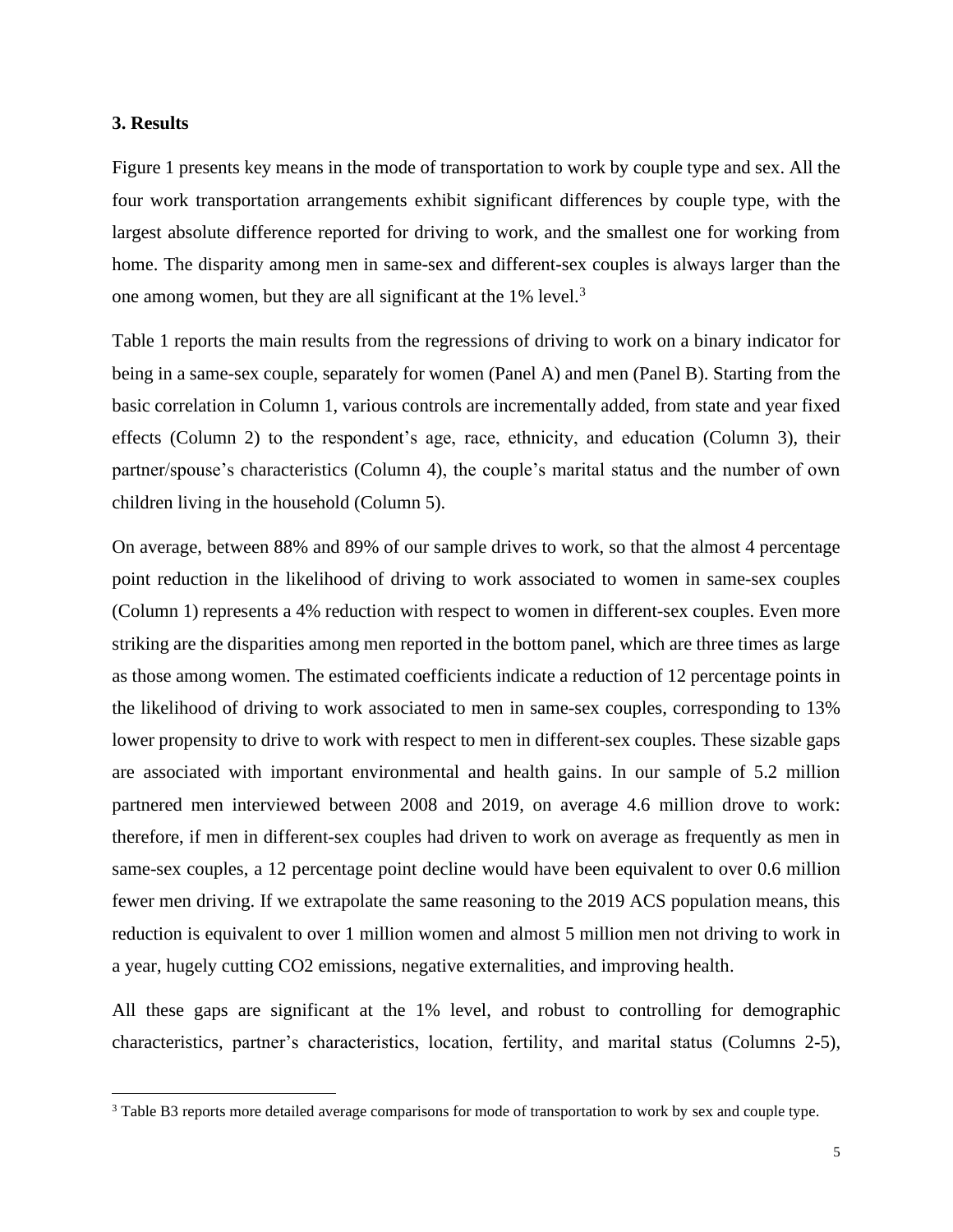although the magnitude of the estimates decreases. The coefficient for same-sex couples remains negative and significant also when including occupation or industry fixed effects (Table B5): thus, these differences cannot simply be attributed to sorting into jobs and different choices of workplace locations of workers in same-sex couples. A battery of robustness checks (Tables B5-B11) confirms that same-sex couples exhibit a lower propensity to drive to work. 4

Table 2 illustrates these same gaps in driving to work by marriage, parenthood, and whether couples live in the city center. These point estimates reveal that the largest gaps come from married couples without children, regardless of sex, although the disparity by couple type is always larger among men, also when couples live in the city center (Black et al. 2002).

In our Online Appendix, we present differences by couple type in active commuting such as walking and biking to work (Table B12), and in using public transportation to work (Table B13). Same-sex couples are more likely to walk or bike to work than individuals in different-sex couples, with twice as large differences among men than among women, all significant at the 1% level. The same pattern emerges for taking public transportation to work, with sizable estimates. On average 4% of individuals in the US take public transportation to work, so that a difference in around 3 percentage points among women, and 7 percentage points among men, represent a 69% and 183% increase with respect to those in different-sex couples. For biking or walking to work, the average in the US population is 2%, so that the difference in 1 percentage point among women, and 3 percentage points among men, represent a 74% and 129% increase, respectively.<sup>5</sup> Table B14 presents the estimated differences by couple type in working from home. Men in same-sex couples are more likely to work from home than men in different-sex couples, whereas women in samesex couples are less likely to work from home than those in different-sex couples, although the gap is smaller.

<sup>&</sup>lt;sup>4</sup> These include controlling for family income, being a student, working in the military, clustering SE, not using weights, using logit rather than a linear probability model, restricting the regression sample to heads, or partners/spouses, main earner in the couple, to individuals whose partner/spouse works as well, to individuals younger or older than 40, or to the 2012-2019 ACS samples. In particular, disentangling our estimates by race and ethnicity in Table B8 shows the same pattern of driving to work by couple type for Whites and Blacks, whereas among Asian and Hispanics only the male transport gap is significant.

<sup>5</sup> Table B15 presents multinomial logit regressions of type of transport to work (driving, public, or active), confirming our main findings: individuals in same-sex couples are more likely to use public transportation or to walk or bike rather than driving to work (women almost twice as likely and men three times).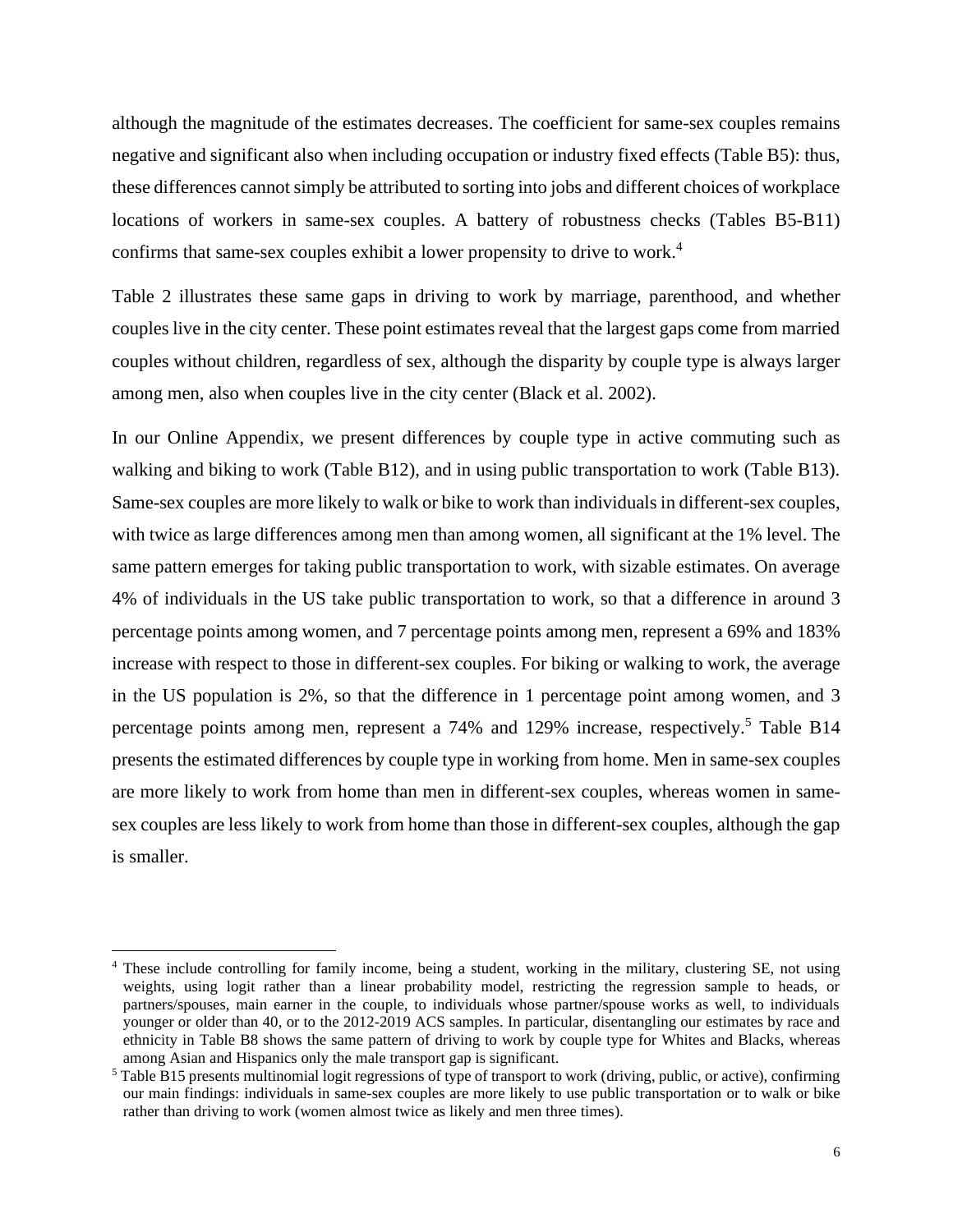This evidence on work transportation differences by couple type highlights that they are persistent and cannot be fully explained by factors such as marital status, presence of children in the household, occupation, industry, family income, or by focusing on those living in city centers, the youth, white individuals, or primary earners. More environmentally-conscious choices of transportation to work by same-sex couples may suggest that sexual minorities care more about the environment: indeed, we find it to be the case in the most recent General Social Survey (GSS) waves 2008-2018. Gay, lesbian and bisexual individuals can be identified from survey questions on sexual identity, while a few survey questions about the environment were asked in multiple waves, such as how interested the respondent was in environmental pollution, and whether they were concerned that the government spent too little on the environment, or on alternative energy sources. The GSS sample size is notoriously quite small for non-heterosexuals, yielding about 450 non-heterosexual individuals across all its biannual waves (Tables C1). Nevertheless, Figure 2 shows that there are significant differences by sexual orientation in terms of attitudes toward the environment: lesbian, gay, and bisexual individuals hold more environmentally-friendly views and are more concerned about the environment than straight individuals.<sup>6</sup>

#### **4. Conclusions**

These findings represent the first empirical evidence of significant and sizable differences in work traveling patterns by sexual orientation. The fact that workers in same-sex couples are less likely to drive to work and more likely to use public transportation has direct health and environmental implications that go beyond the work choices made by these households. Additional analysis suggests that these differences may be due to lesbian, gay, and bisexual individuals caring more for the environment.

We acknowledge our study's limitations inherent to the ACS data: only LGBTQ+ individuals in same-sex partnerships or marriages can be identified: un-partnered LGBTQ+ individuals are untraceable. Sexual identity is instead available in the GSS, albeit associated to a tiny sample size. In addition, the lack of data on gender identity prevents us from analyzing mode of transportation differences between transgender and cisgender individuals.

<sup>&</sup>lt;sup>6</sup> Section A.2 in the Online Appendix provides more details on the GSS data and the variables used in this analysis. Table C2 reports more detailed average comparisons for environmental preferences by sexual orientation.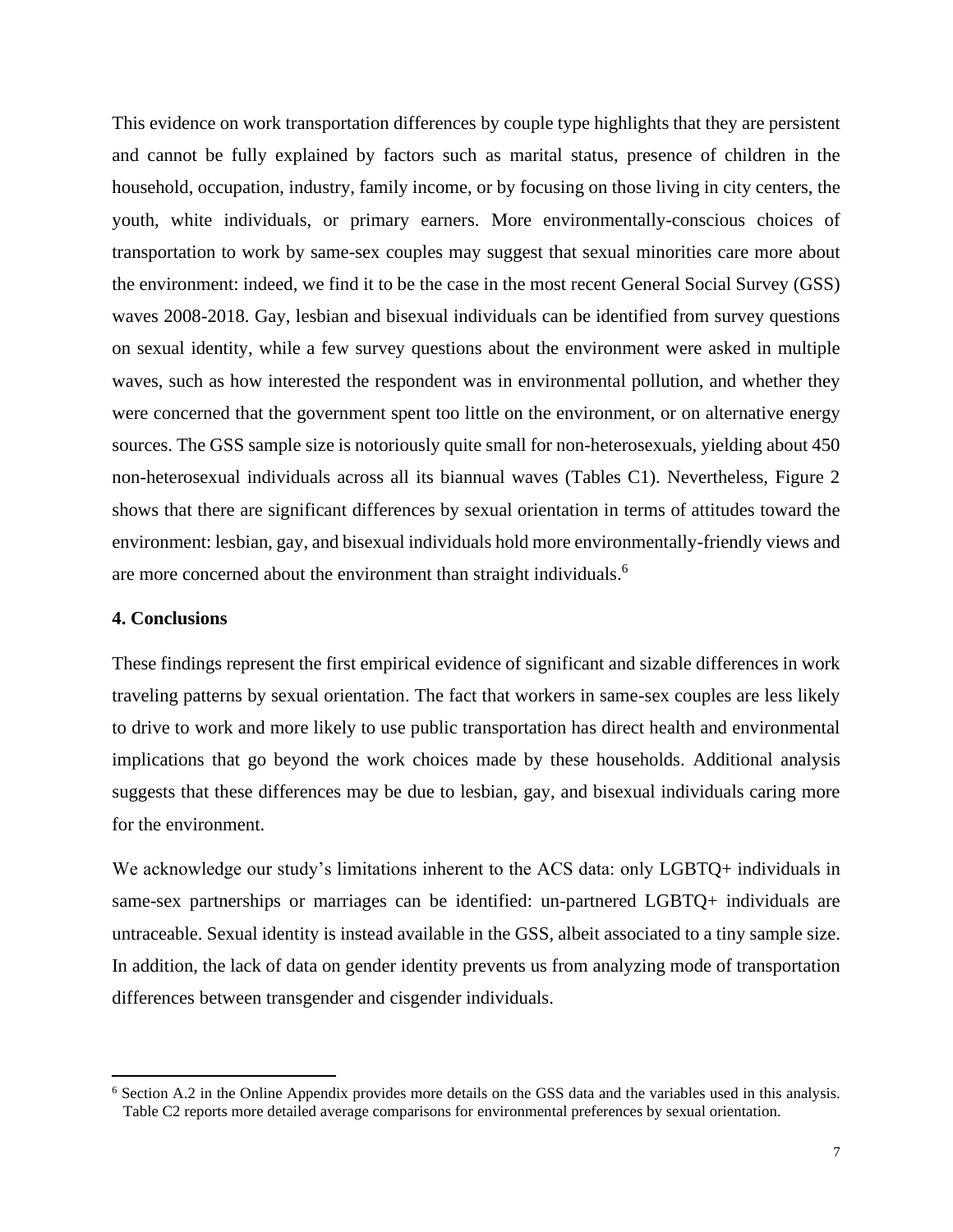#### **References**

- Badgett, M. V. L., Carpenter, C. S., & Sansone, D. (2021). LGBTQ Economics. *Journal of Economic Perspectives*, *35*(2), 141–170.
- Black, D. A., Gates, G., Sanders, S., & Taylor, L. (2002). Why Do Gay Men Live in San Francisco? *Journal of Urban Economics*, *51*(1), 54–76.
- Black, D. A., Sanders, S. G., & Taylor, L. J. (2007). The economics of lesbian and gay families. *Journal of Economic Perspectives*, *21*(2), 53–70.
- Giddings, L., Nunley, J. M., Schneebaum, A., & Zietz, J. (2014). Birth Cohort and the Specialization Gap Between Same-Sex and Different-Sex Couples. *Demography*, *51*(2), 509–534.
- Hoehner, C. M., Barlow, C. E., Allen, P., & Schootman, M. (2012). Commuting Distance, Cardiorespiratory Fitness, and Metabolic Risk. *American Journal of Preventive Medicine*, *42*(6), 571–578.
- Jones, J. M. (2021). *LGBT Identification Rises to 5.6% in Latest U.S. Estimate*.
- Kylstra, C. (2014, February). 10 Things Your Commute Does to Your Body. *Time*.
- McKenzie, B. (2015). *Who Drives to Work? Commuting by Automobile in the United States: 2013*. Washington, D.C.
- National Geographic. (2019, September). The environmental impacts of cars, explained. *National Geographic*, 1–5.
- Oreffice, S. (2011). Sexual orientation and household decision making. Same-sex couples' balance of power and labor supply choices. *Labour Economics*, *18*(2), 145–158.
- Ruggles, S., Flood, S., Foster, S., Goeken, R., Pacas, J., Schouweiler, M., & Sobek, M. (2021). *IPUMS USA: Version 11.0 [dataset]*. Minneapolis, MN. https://doi.org/10.18128/D010.V11.0
- Sansone, D. (2019). Pink work: Same-sex marriage, employment and discrimination. *Journal of Public Economics*, *180*(December), 104086.

Steinberg, K. (2011). *Fewer Americans "Going Green."*

U.S. Census. (2013). Frequently Asked Questions About Same-Sex Couple Households. *U.S. Census*, *August*, 1–4.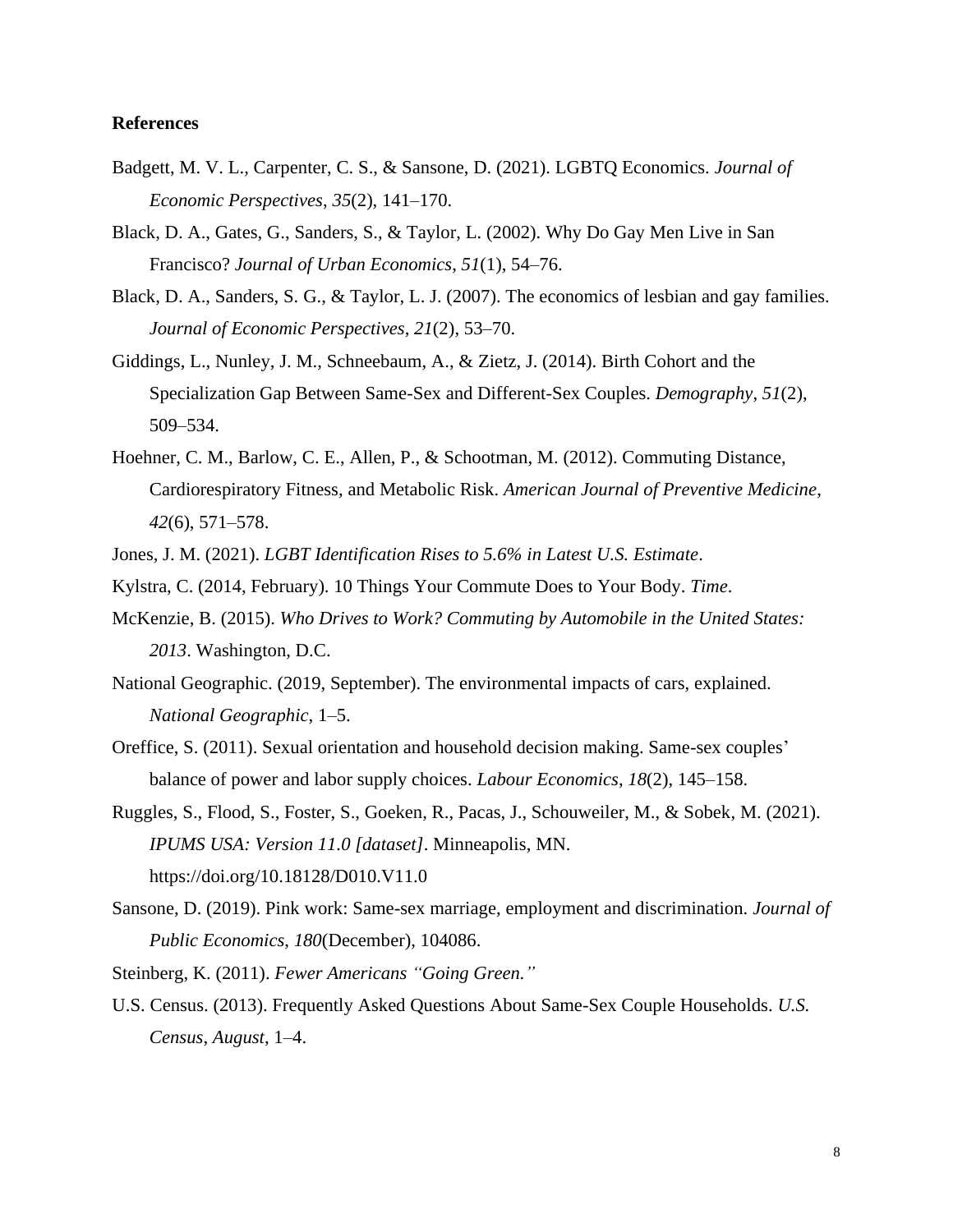











The number above each bar is the gap between the share of men or women in same-sex couples vs. in different-sex couples by mean of transportation. Weighted statistics. Source: ACS 2008-2019. \*  $p < 0.10$ , \*\*  $p < 0.05$ , \*\*\*  $p < 0.01$ .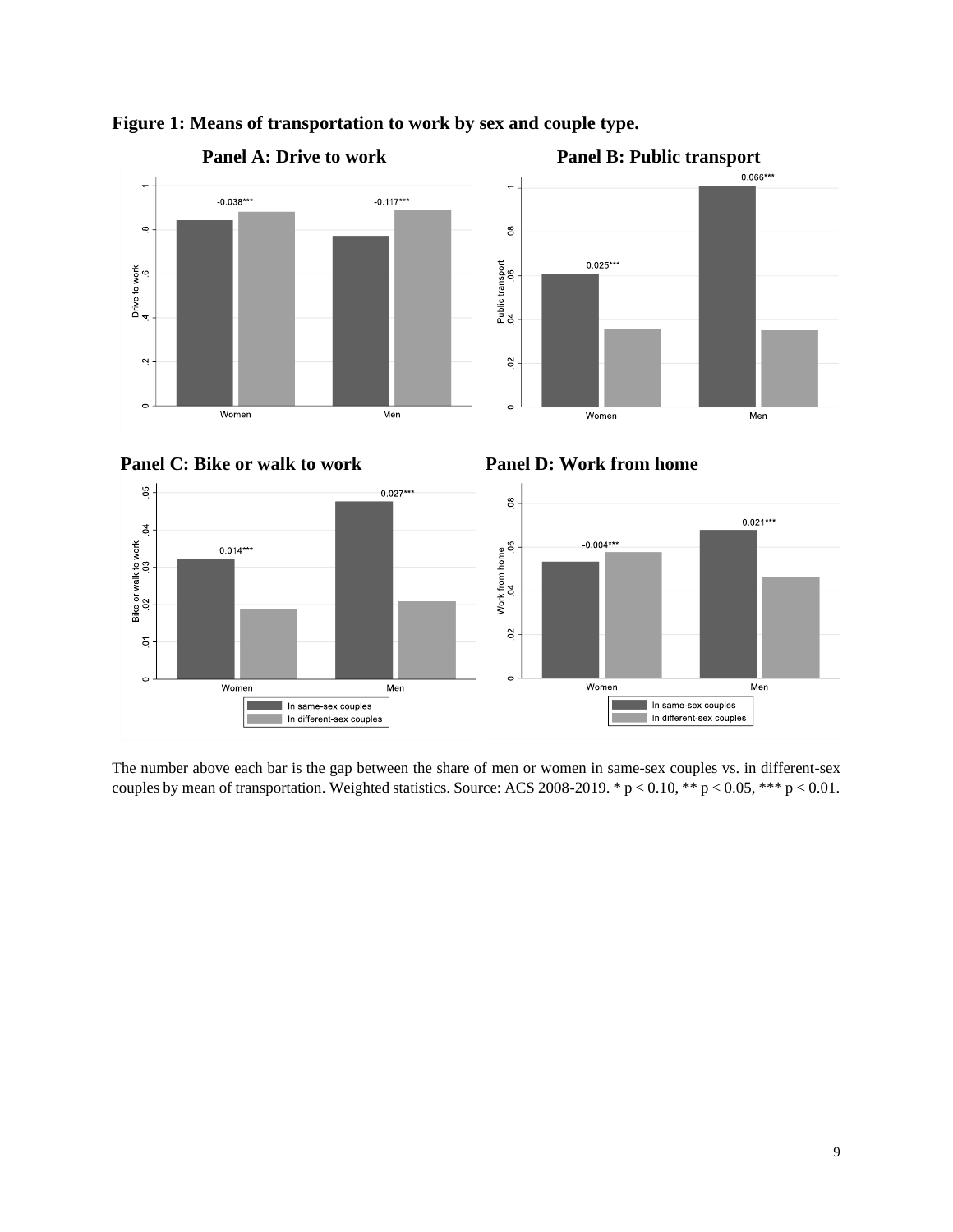







**Panel C: Very interested in environmental pollution**



The number above each bar is the difference by sexual orientation of the share of respondents who have a certain environmental preference. Weighted statistics. Source: GSS 2008-2018. \*  $p < 0.10$ , \*\*  $p < 0.05$ , \*\*\*  $p < 0.01$ .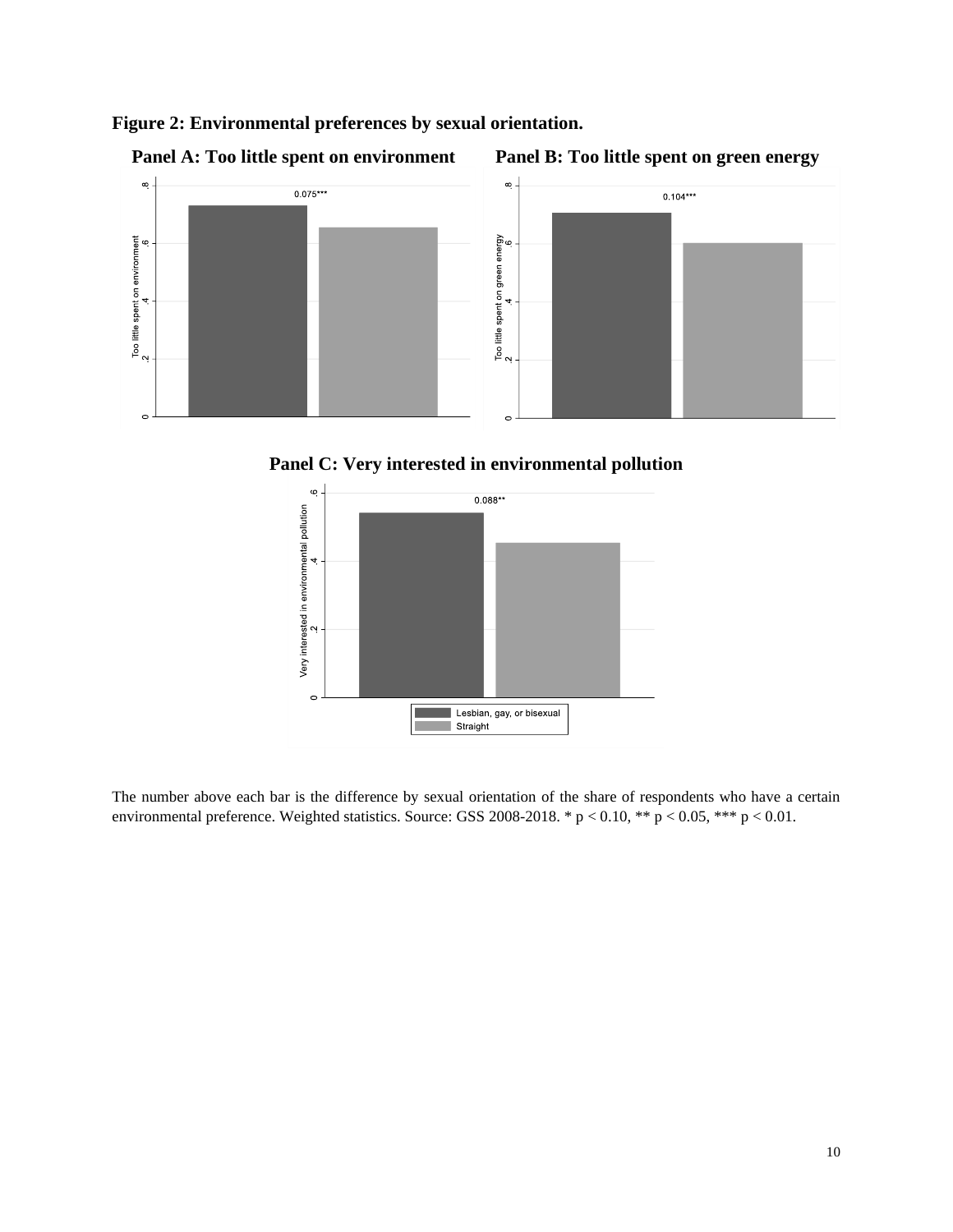|                               | (1)         | (2)         | (3)         | (4)         | (5)         |
|-------------------------------|-------------|-------------|-------------|-------------|-------------|
| Panel A: Women in SSC and DSC |             |             |             |             |             |
| In a same-sex couple          | $-0.038***$ | $-0.030***$ | $-0.030***$ | $-0.027***$ | $-0.020***$ |
|                               | (0.002)     | (0.002)     | (0.002)     | (0.002)     | (0.002)     |
| Observations                  | 4,411,409   | 4,411,409   | 4,411,409   | 4,411,409   | 4,411,409   |
| Mean of dependent variable    | 0.881       | 0.881       | 0.881       | 0.881       | 0.881       |
| Adjusted $R^2$                | 0.000       | 0.040       | 0.044       | 0.046       | 0.047       |
|                               |             |             |             |             |             |
| Panel B: Men in SSC and DSC   |             |             |             |             |             |
| In a same-sex couple          | $-0.117***$ | $-0.099***$ | $-0.091***$ | $-0.091***$ | $-0.072***$ |
|                               | (0.002)     | (0.002)     | (0.002)     | (0.002)     | (0.002)     |
| <b>Observations</b>           | 5,210,836   | 5,210,836   | 5,210,836   | 5,210,836   | 5,210,836   |
| Mean of dependent variable.   | 0.887       | 0.887       | 0.887       | 0.887       | 0.887       |
| Adjusted $\mathbb{R}^2$       | 0.002       | 0.041       | 0.050       | 0.051       | 0.052       |
|                               |             |             |             |             |             |
| Controls for:                 |             |             |             |             |             |
| State and year FE             |             | ✓           |             |             |             |
| Demographic controls          |             |             |             |             |             |
| Partner/spouse controls       |             |             |             |             |             |
| Fertility and marital status  |             |             |             |             |             |

#### **Table 1: Men and women in same-sex couples are less likely to drive to work.**

"SSC" indicates same-sex couples, "DSC" indicates different-sex couples. Heteroskedasticityrobust standard errors in parentheses. Weighted regressions and statistics. Respondents younger than 18 or older than 64 have been excluded. *Demographic controls* include respondent's age, race, ethnicity, and education. *Partner/spouse controls* include spouse's or unmarried partner's age, race, ethnicity, and education. *Fertility* includes the number of own children (of any age or marital status) residing with the respondent, as well as the number of own children age 4 and under residing with the respondent. All variables are described in detail in Section A of the Online Appendix. Source: ACS 2008-2019. \* *p* < 0.10, \*\* *p* < 0.05, \*\*\* *p* < 0.01.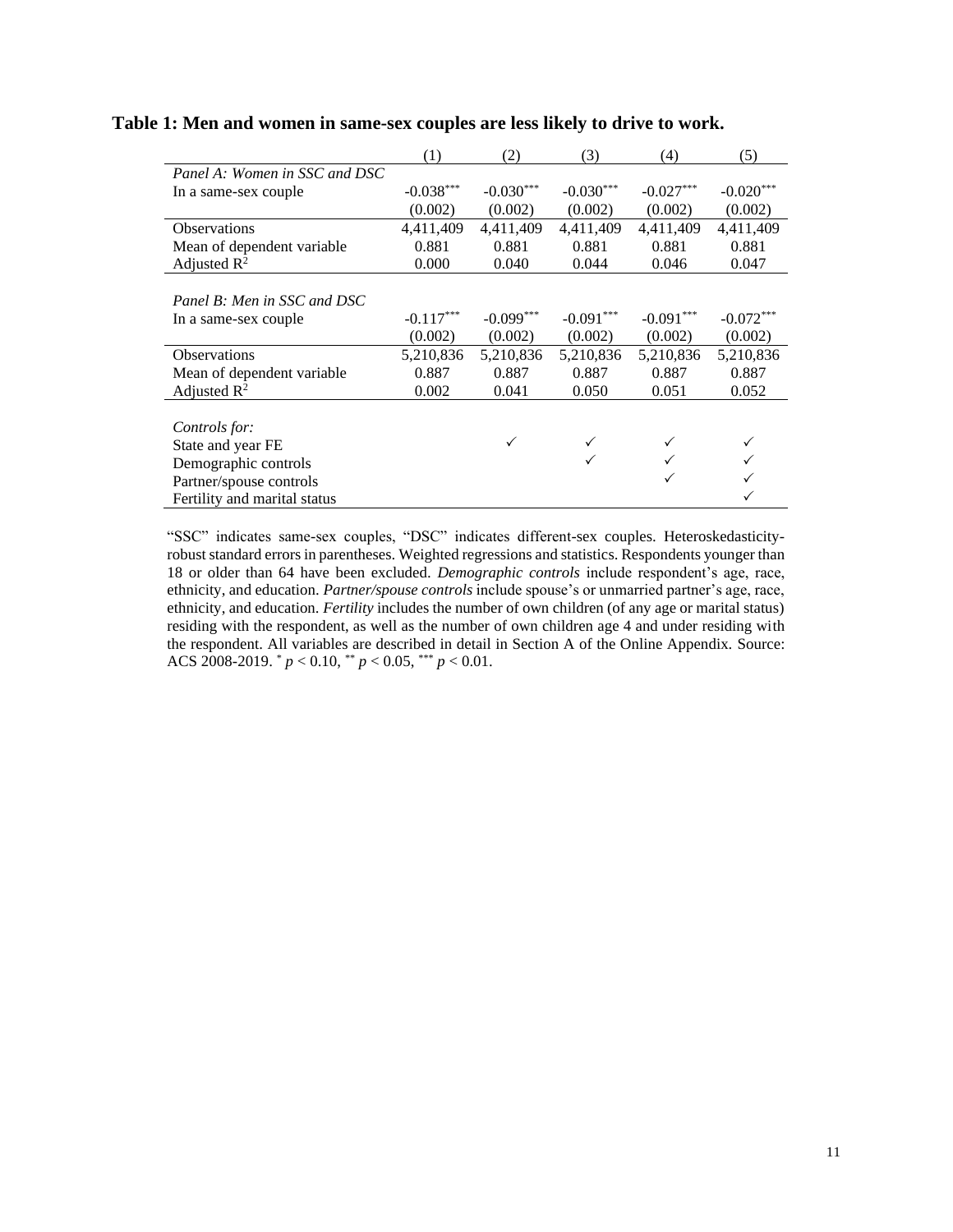# **Table 2: Drive to work. Sub-sample analysis.**

|                               | Married w/  | Married w/o | Unmarried w/ | Unmarried w/o | City        |
|-------------------------------|-------------|-------------|--------------|---------------|-------------|
|                               | children    | children    | children     | children      | center      |
|                               | (1)         | (2)         | (3)          | (4)           | (5)         |
| Panel A: Women in SSC and DSC |             |             |              |               |             |
| In a same-sex couple          | $-0.024***$ | $-0.062***$ | $-0.002$     | $0.010***$    | 0.003       |
|                               | (0.005)     | (0.004)     | (0.005)      | (0.003)       | (0.005)     |
| <b>Observations</b>           | 1,518,968   | 1,049,278   | 144,190      | 227,662       | 452,789     |
| Mean of dependent variable    | 0.880       | 0.874       | 0.893        | 0.853         | 0.710       |
| Adjusted $\mathbb{R}^2$       | 0.040       | 0.051       | 0.055        | 0.096         | 0.234       |
|                               |             |             |              |               |             |
| Panel B: Men in SSC and DSC   |             |             |              |               |             |
| In a same-sex couple          | $-0.049***$ | $-0.075***$ | $-0.017*$    | $-0.059***$   | $-0.067***$ |
|                               | (0.007)     | (0.004)     | (0.010)      | (0.003)       | (0.004)     |
| Observations                  | 1,972,381   | 1,092,622   | 166,510      | 235,897       | 547,612     |
| Mean of dependent variable    | 0.891       | 0.876       | 0.897        | 0.841         | 0.739       |
| Adjusted $R^2$                | 0.049       | 0.056       | 0.048        | 0.102         | 0.216       |
|                               |             |             |              |               |             |
| Controls for:                 |             |             |              |               |             |
| State and year FE             |             |             |              |               |             |
| Demographic controls          |             |             |              |               |             |
| Partner/spouse controls       |             |             |              |               |             |
| Fertility and marital status  |             |             |              |               |             |

See also notes in Table 1. Source: ACS 2012-2019 in Columns 1-4; 2008-2019 in Column 5.  $p < 0.10$ ,  $\binom{**}{r} < 0.05$ ,  $\binom{***}{r} < 0.01$ .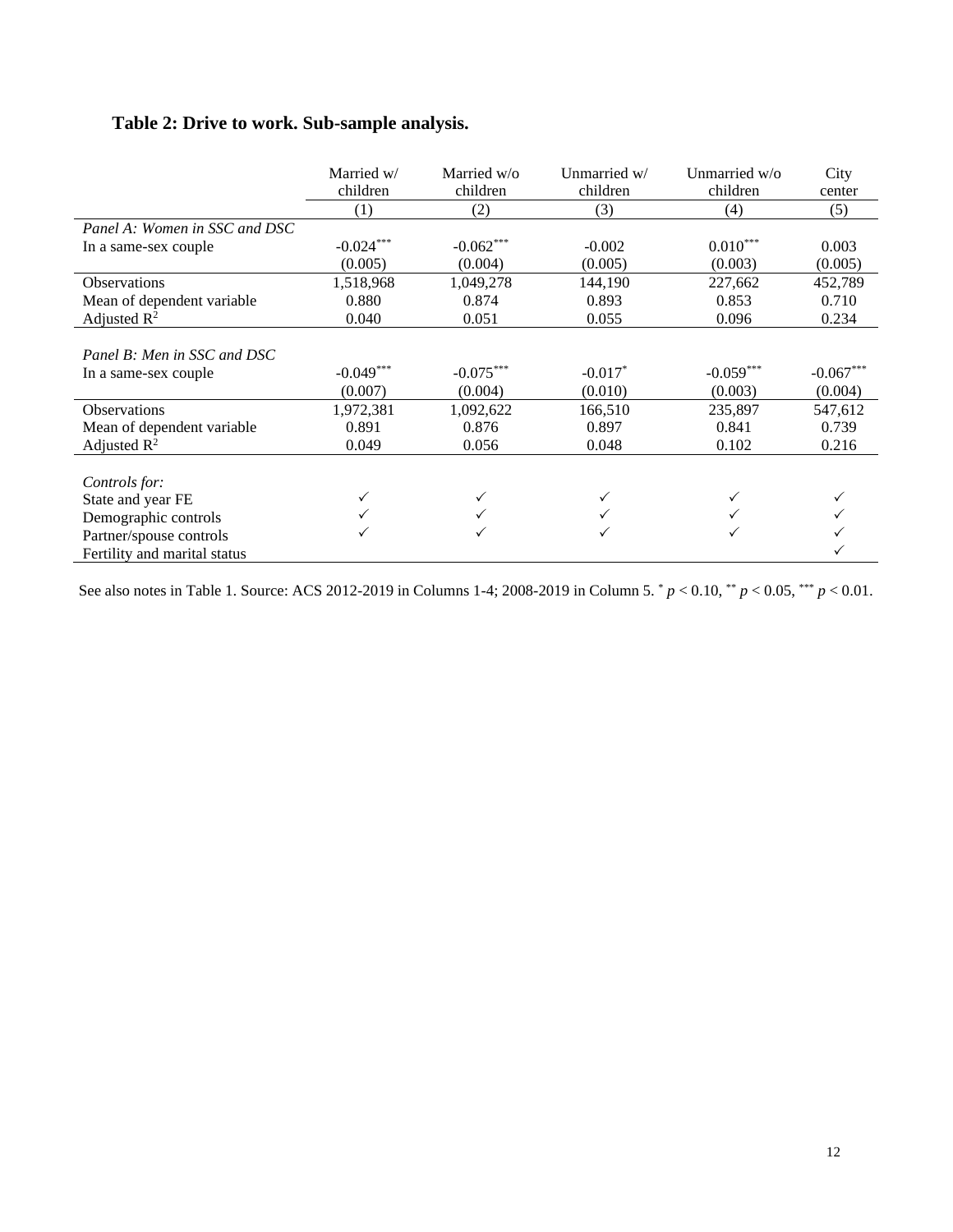### **Online Appendix A. Variable description**

### **A.1 ACS Variables**

### **A.1.1 Dependent variables: Means of transportation to work**

Individuals were asked the following question:

*How did this person usually get to work LAST WEEK? If this person usually used more than one method of transportation during the trip, mark (X) the box of the one used for most of the distance.*

[ ] *Car, truck, or van* [ ] *Bus or trolley bus*  [ ] *Streetcar or trolley car* [ ] *Subway or elevated* [ ] *Railroad* [ ] *Ferryboat* [ ] *Taxicab* [ ] *Motorcycle* [ ] *Bicycle* [ ] *Walked* [ ] *Worked at home -> SKIP to question 40a* [ ] *Other method*

From the answers to this question, a series of indicator variables has been constructed to record a person's main mean of transportation to work. The indicator *drive to work* includes the options "car, truck, or van" and "motorcycle".

The indicator *public transport* includes the options "bus or trolley bus"; "streetcar or trolley car"; "subway or elevated"; "railroad"; and "ferryboat". It is worth noting that a few changes were implemented in the 2019 ACS survey: the option "bus or trolley bus" was relabelled "bus"; the option "subway or elevated" was relabelled "subway or elevated rail"; the option "railroad" was relabelled "long-distance train or commuter train"; the option "light rail, streetcar, or trolley" replaced "streetcar or trolley car". Even if these changes may affect the exact option selected by an individual, they are highly unlikely to affect the proportion of individuals reporting public transport as their main mean of transportation, which is the dependent variable used in the empirical analysis.

This question on means of transportation to work was asked to all individuals age 16 or more who worked in the week preceding the interview. The aforementioned indicators have been coded as missing for individuals not working in the week preceding the interview.

### **A.1.2 Key independent variable: In a same-sex couple**

The ACS does not directly ask individuals about their sexual orientation. However, the ACS identifies a primary reference person, defined as "the person living or staying here in whose name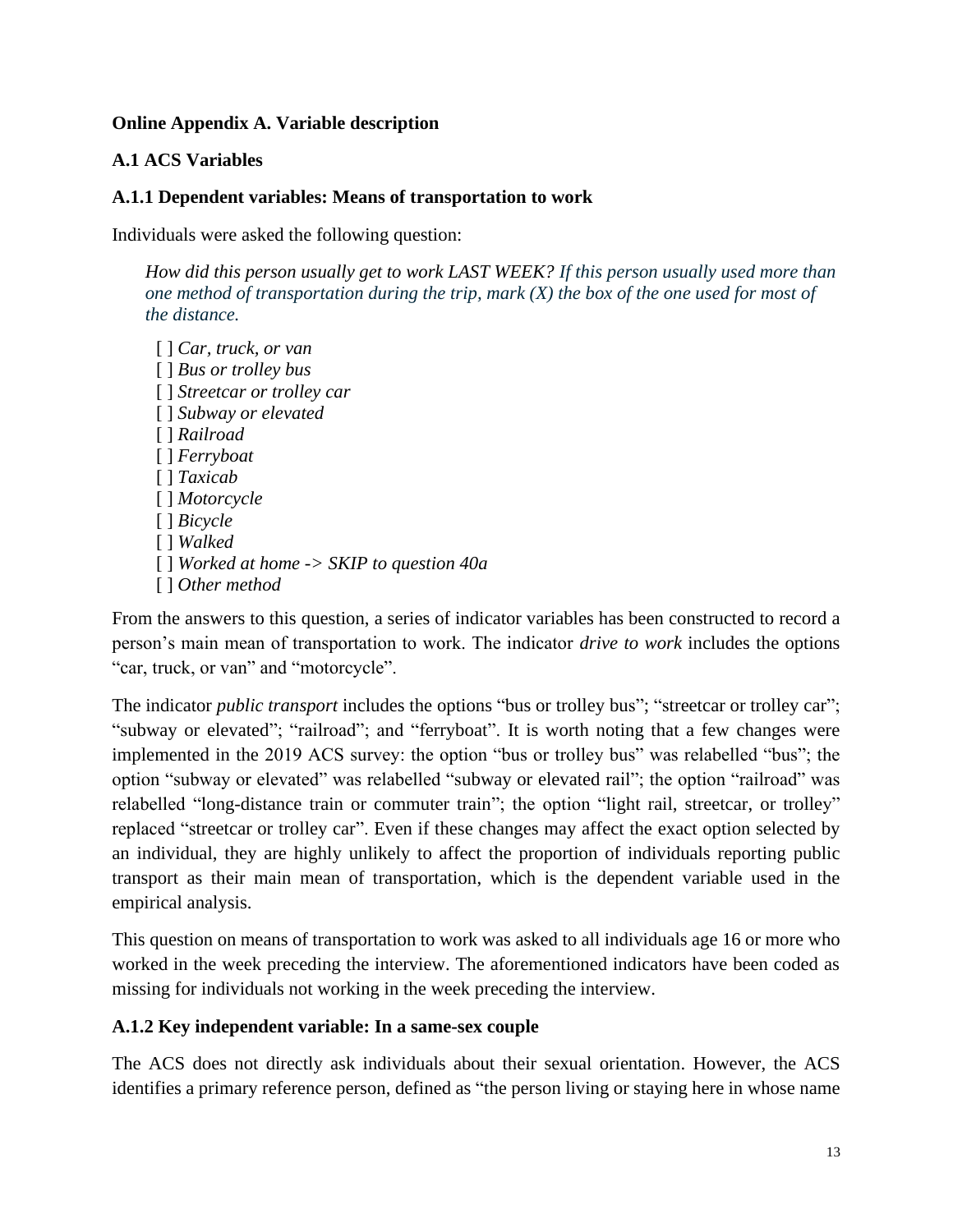this house or apartment is owned, being bought, or rented". The ACS also collects information on the relationship to the primary reference person for all members of the household, and the range of possible relationships includes husband, wife, and unmarried partner (as a different category than roommate or other nonrelative). By combining such information, it has been possible to create an indicator variable equal to one if an individual was in a same-sex couple; zero if an individual was in a different-sex couple. Both individuals married to a same-sex spouse and individuals living with a same-sex unmarried partner have been coded as individuals in same-sex couples.

It is worth nothing that, in order to reduce measurement error, in 2019 the ACS survey question explicitly distinguished between "opposite-sex husband/wife/spouse", "opposite-sex unmarried partner", "same-sex husband/wife/spouse", and "same-sex unmarried partner". In addition, the options for unmarried partners was moved higher in the list of potential relation categories, thus increasing its salience.

### **A.1.3 Additional variables**

*Sex* reports whether the person was male or female. Note that sex in the ACS is reported as a binary variable.

*Age* reports a person's age in years at the time of the interview. A similar variable has been constructed to report the age of a person's spouse or unmarried partner.

*Race* includes a series of indicator variables constructed to record a person's race: White, Black, Asian, or other races. The indicator *Asian* includes Chinese, Japanese, Other Asian or Pacific Islander. The indicator *other races* includes American Indian, Alaska Native, other race not listed, or individuals who selected two or three major races. A similar set of variables has been constructed to report the race of a person's spouse or unmarried partner.

*Hispanic* is an indicator equal to one if a person self-identified as Mexican, Puerto Rican, Cuban, or Other Hispanic; zero otherwise. A similar variable has been constructed to report the ethnicity of a person's spouse or unmarried partner.

*Higher Education* is an indicator equal to one if a person's highest degree completed was a Bachelor's degree or higher (Master's degree, Professional degree beyond a bachelor's degree, Doctoral degree); zero otherwise. A similar variable has been constructed to report the education level of a person's spouse or unmarried partner.

*Number of children* reports the number of own children (of any age or marital status) residing with each individual. This variable includes step-children and adopted children as well as biological children. This variable is coded as zero for people with no children present in the household.

*Number of children under age 5* reports the number of own children age 4 or under residing with each individual. This variable includes step-children and adopted children as well as biological children. This variable is coded as zero for people with no children under 5 present in the household.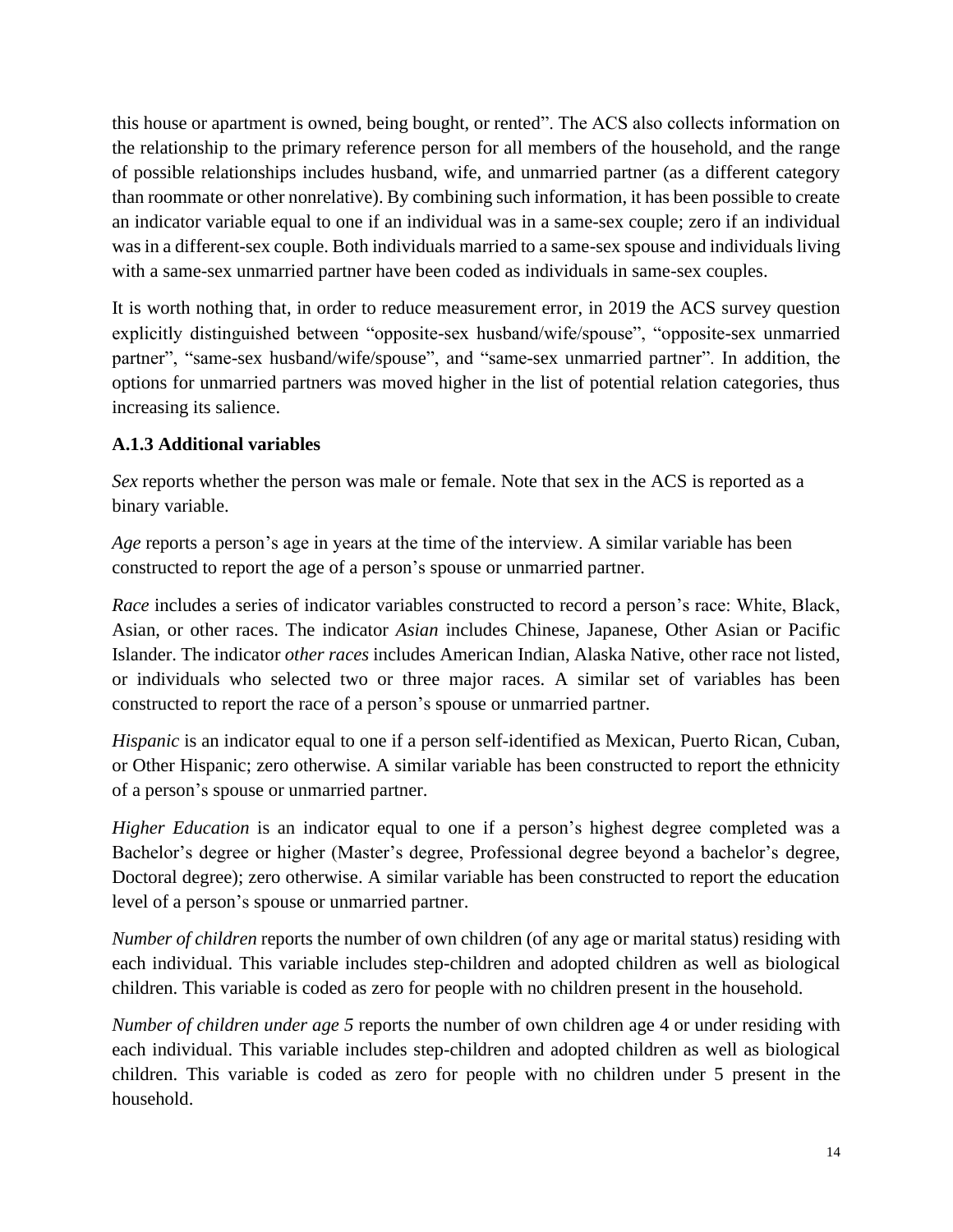*Married* is an indicator equal to one if a person is a member of a (same-sex or different-sex) married couple; zero otherwise.

*Student status* is an indicator equal to one if a person attended school or college in the 3 months preceding the interview; zero otherwise.

*In the army* is an indicator equal to one if a person reported being employed in the Armed forces (including "Armed forces: at work" and "Armed forces: with job but not at work"); zero otherwise.

*Employed* is an indicator equal to one if a person was working in the week preceding the interview; zero otherwise.

*In the labor force* is an indicator equal to one if a person was a part of the labor force, either working or seeking work, in the week preceding the interview; zero if a person was out of the labor force, or did not have a job, was looking for a job, but had not yet found one at the time of the interview.

*Total family income* reports the total pre-tax money income earned by one's family from all sources for the 12 months preceding the interview. Amounts are expressed in contemporary dollars, and not adjusted for inflation.

*Occupation* records a person's primary occupation using the IPUMS harmonized occupation coding based on the Census Bureau's 2010 ACS occupation classification scheme. Unemployed persons were to give their most recent occupation, if they had worked in the 5 years preceding the interview, otherwise they were classified as "Unemployed, with No Work Experience in the Last 5 Years or Earlier or Never Worked".

*Industry* reports the type of industry in which the person performed an occupation using the IPUMS harmonized industry coding based on the 1990 Census Bureau industrial classification scheme. Unemployed persons were to give their most recent occupation, if they had worked in the 5 years preceding the interview, otherwise they were classified as "N/A (not applicable)" or "Last worked 1984 or earlier".

### **A.2 GSS Variables**

Detailed information on all GSS variables are included in the GSS cumulative codebook (Smith et al. 2019). Appendix A of the codebook provides further details on the sample design and weighting. Appendix P discusses experimental forms, including information on Form 1 (the standard or "x" variant wording) versus Form 2 (the "y" variant wording"). Appendix Q discusses rotation and double sample designs, including information on the sub-samples known as "Ballots".

*Sexual orientation*. Individuals were asked the following question:

*Which of the following best describes you?*

• *Gay, lesbian, or homosexual*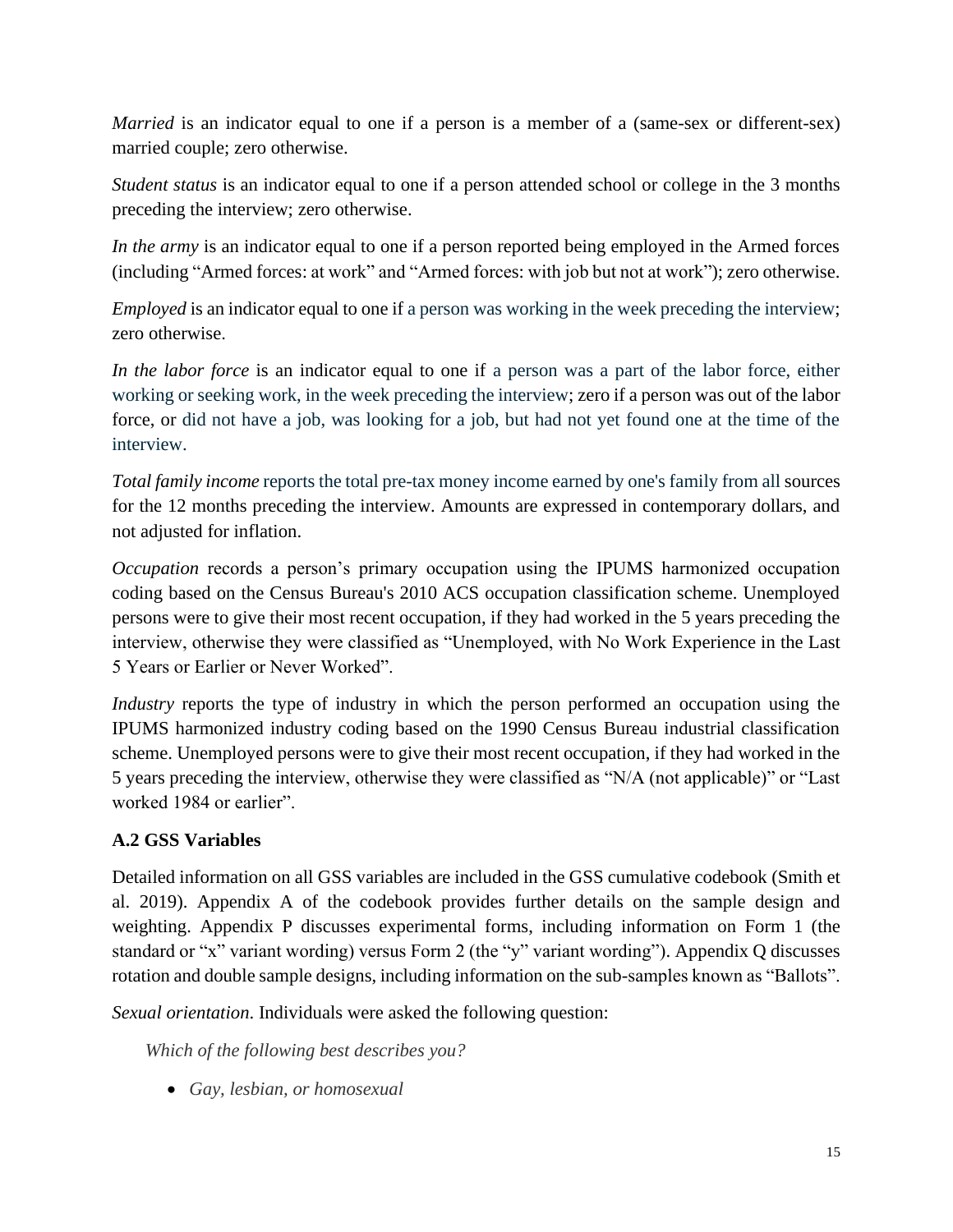- *Bisexual*
- *Heterosexual or straight*
- *Don't know*

This question has been included in the GSS since 2008 in Ballots A, B, and C (i.e., in all subsamples), but has been asked only in Ballots B and C in 2016 and 2018. Individuals who answered "Gay, lesbian, or homosexual" or "Bisexual" have been coded as "Lesbian", gay, or bisexual", while individuals who answered "Heterosexual or straight" have been coded as "Straight". This variable has been coded as missing for individuals who answered "Don't know", who refused to answer the question, or who were not asked the question.

*Spending on environment* combines the following two questions:

*We are faced with many problems in this country, none of which can be solved easily or inexpensively. I'm going to name some of these problems, and for each one I'd like you to tell me whether you think we're spending too much money on it, too little money, or about the right amount. […] are we spending too much, too little, or about the right amount on….*

*improving and protecting the environment?*

*the environment?*

- *Too little*
- *About right*
- *Too much*
- *Don't know*

The two questions are included in Ballots A, B, and C (i.e., in all sub-samples), but they are mutually exclusive since they were used in different questionnaire versions (Form 1 versus Form 2), so no persons got asked both questions. From the answer to these questions, a series of indicator variables has been constructed to record a person's preference for environmental spending. These variables have been coded as missing for individuals who answered "Don't know", who refused to answer the question, or who were not asked the question.

*Spending on green energy*. Individuals were asked the following question:

*We are faced with many problems in this country, none of which can be solved easily or inexpensively. I'm going to name some of these problems, and for each one I'd like you to tell me whether you think we're spending too much money on it, too little money, or about the right amount. […] are we spending too much, too little, or about the right amount on…*

*developing alternative energy sources?*

- *Too little*
- *About right*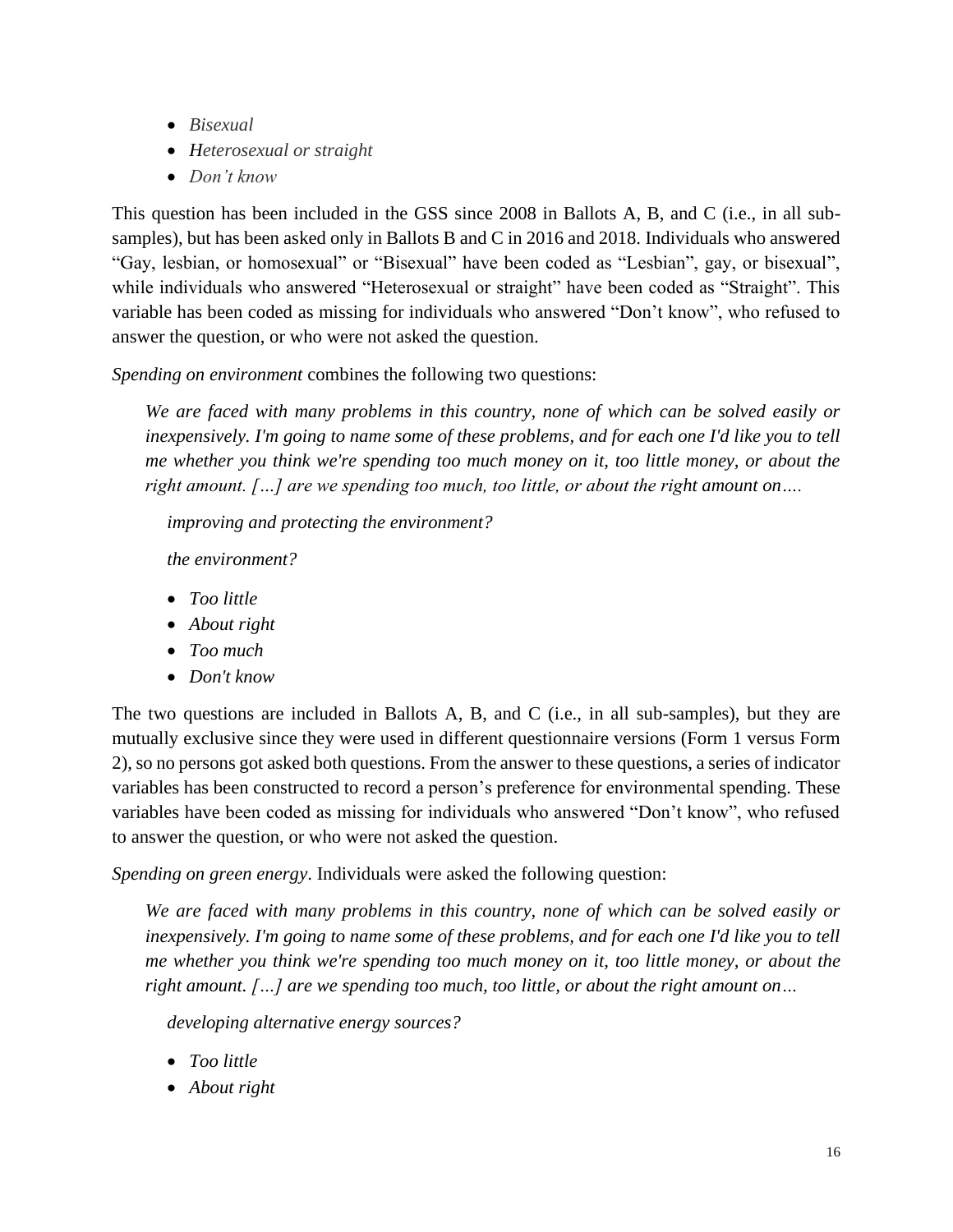- *Too much*
- *Don't know*

This question has been included in the GSS since 2010 in Ballots A, B, and C (i.e., in all subsamples). From the answer to this question, a series of indicator variables has been constructed to record a person's preference for green energy spending. These variables have been coded as missing for individuals who answered "Don't know", who refused to answer the question, or who were not asked the question.

*Interest in environmental pollution*. Individuals were asked to report their level of interest on issues about environmental pollution. ("Are you very interested, moderately interested, or not at all interested?"). This question has been included in the GSS since 2008. It has been asked in Ballots A, B, and C (i.e., in all sub-samples) in 2008, in Ballots A and C in 2010, in Ballots B and C in 2012 and 2014, and in Ballots A and B in 2016 and 2018. From the answer to this question, a series of indicator variables has been constructed to record a person's level interest on issues about environmental pollution. These variables have been coded as missing for individuals who answered "Don't know", who refused to answer the question, or who were not asked the question.

### **Additional references for Online Appendix A**

Smith TW, Davern M, Freese J, Morgan SL, Son J, Schapiro B, Chatterjee A (2019) *General Social Surveys, 1972-2018: Cumulative Codebook* (Chicago, IL).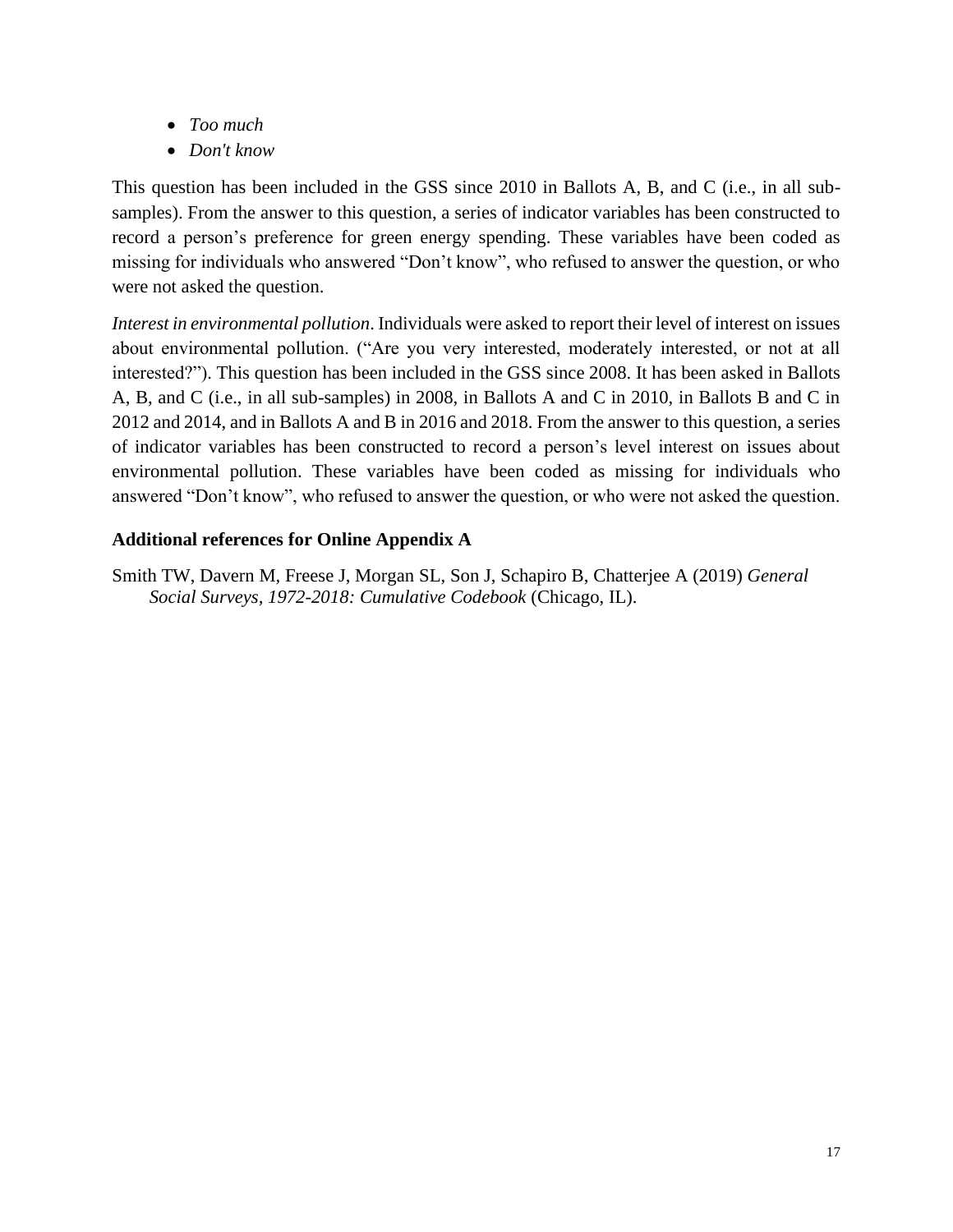#### **Online Appendix B. ACS additional tables and figures**

|       | Individuals in same-sex couples |        | Individuals in different-sex couples |           |  |
|-------|---------------------------------|--------|--------------------------------------|-----------|--|
|       | Women                           | Men    | Married                              | Unmarried |  |
| 2008  | 5,453                           | 5,079  | 997,747                              | 96,396    |  |
| 2009  | 5,703                           | 5,285  | 994,337                              | 99,090    |  |
| 2010  | 5,733                           | 5,340  | 977,773                              | 106,248   |  |
| 2011  | 5,834                           | 5,384  | 945,122                              | 104,172   |  |
| 2012  | 6,080                           | 5,603  | 942,970                              | 106,056   |  |
| 2013  | 6,982                           | 6,791  | 944,980                              | 111,931   |  |
| 2014  | 7,380                           | 7,110  | 929,088                              | 113,035   |  |
| 2015  | 8,061                           | 7,723  | 927,944                              | 116,554   |  |
| 2016  | 8,036                           | 8,021  | 922,524                              | 116,246   |  |
| 2017  | 8,871                           | 8,314  | 926,510                              | 121,186   |  |
| 2018  | 9,137                           | 8,975  | 922,169                              | 122,709   |  |
| 2019  | 9,167                           | 8,737  | 922,234                              | 126,020   |  |
| Total | 86,437                          | 82,362 | 11,353,398                           | 1,339,643 |  |

**Table B1: ACS sample sizes. Individuals age 18-64 in same-sex and different-sex couples.**

Notes: Sample includes all respondents (both primary reference person and unmarried partner or married spouse) in a same-sex or different-sex married/unmarried couple. Respondents younger than 18 or older than 64 have been excluded. Source: ACS 2008-2019.

#### **Table B2: ACS sample sizes. Individuals age 18-64 in married and unmarried couples.**

|      |         | Women in same-sex couples | Men in same-sex couples |           |         | Individuals in different-sex couples |
|------|---------|---------------------------|-------------------------|-----------|---------|--------------------------------------|
|      | Married | Unmarried                 | Married                 | Unmarried | Married | Unmarried                            |
| 2012 | 1,682   | 4.398                     | 1.412                   | 4.191     | 942.970 | 106.056                              |
| 2013 | 2,383   | 4.599                     | 2,095                   | 4,696     | 944.980 | 111.931                              |
| 2014 | 2,909   | 4.471                     | 2,891                   | 4.219     | 929,088 | 113,035                              |
| 2015 | 4.047   | 4.014                     | 3,588                   | 4,135     | 927,944 | 116,554                              |
| 2016 | 4,374   | 3,662                     | 4,182                   | 3,839     | 922,524 | 116,246                              |
| 2017 | 5,296   | 3,575                     | 4,681                   | 3,633     | 926,510 | 121,186                              |
| 2018 | 5,429   | 3,708                     | 5,140                   | 3,835     | 922,169 | 122,709                              |
| 2019 | 5,453   | 3,714                     | 4,958                   | 3,779     | 922,234 | 126,020                              |

Notes: Sample includes all respondents (both primary reference person and unmarried partner or married spouse) in a same-sex or different-sex married/unmarried couple. Respondents younger than 18 or older than 64 have been excluded. Marital status recorded in the ACS for same-sex couples only from 2012. Source: ACS 2012-2019.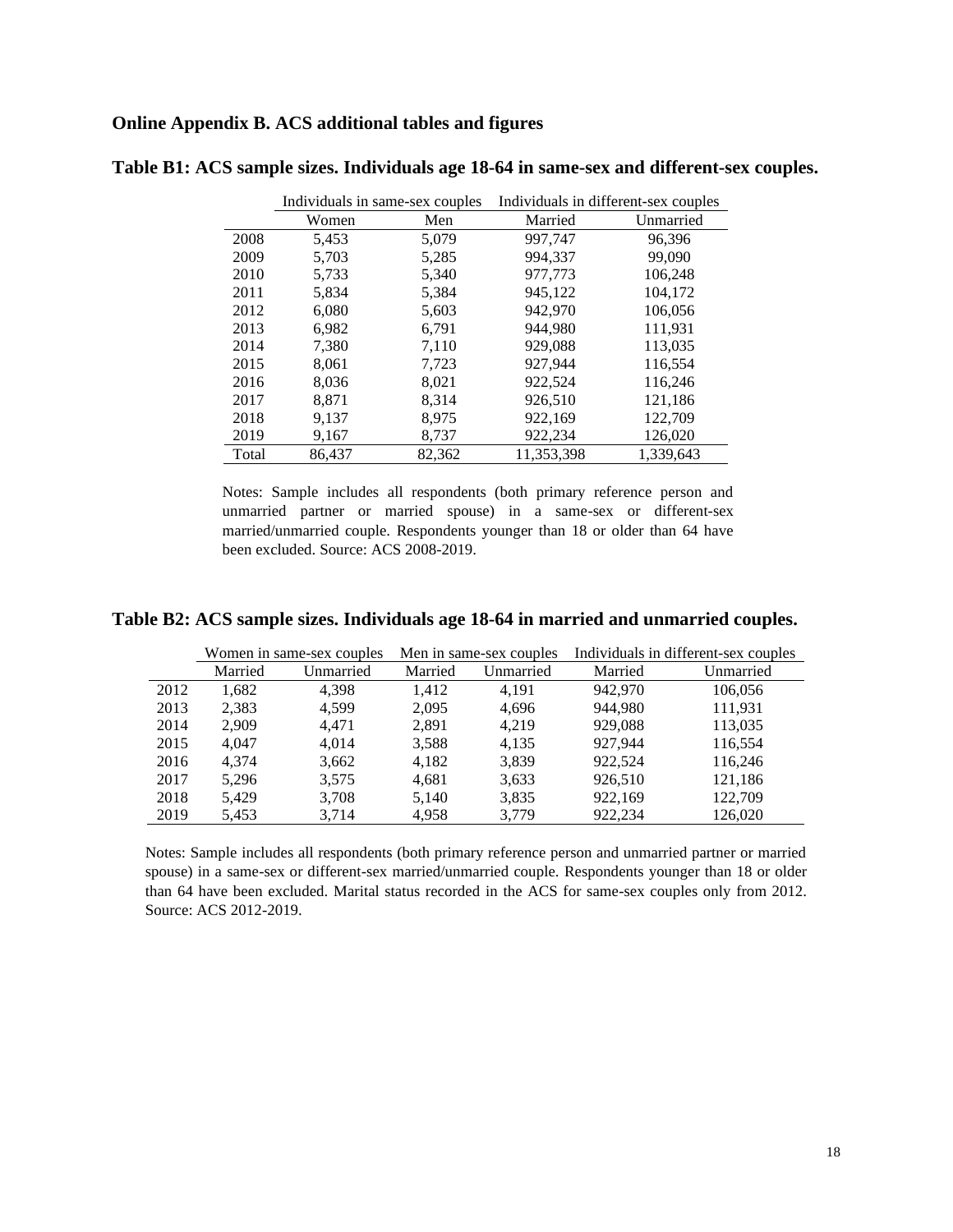|                  | Women    |                   |                         | Men      |               |             |
|------------------|----------|-------------------|-------------------------|----------|---------------|-------------|
|                  | Same-sex | Different-sex     |                         | Same-sex | Different-sex |             |
|                  | couples  | couples           |                         | couples  | couples       |             |
| Variable         |          | $\left( 2\right)$ | Gap                     | (3)      | (4)           | Gap         |
| Work from home   | 0.053    | 0.058             | $-0.004$ <sup>***</sup> | 0.068    | 0.046         | $0.021***$  |
| Walk             | 0.024    | 0.016             | $0.008***$              | 0.036    | 0.015         | $0.021***$  |
| Bike             | 0.008    | 0.002             | $0.006***$              | 0.011    | 0.005         | $0.006***$  |
| Public transport | 0.061    | 0.036             | $0.025***$              | 0.101    | 0.035         | $0.066***$  |
| Taxi             | 0.002    | 0.001             | $0.001***$              | 0.003    | 0.001         | $0.002***$  |
| Drive            | 0.844    | 0.882             | $-0.038***$             | 0.771    | 0.888         | $-0.117***$ |
| N                | 86,437   | 6,554,055         |                         | 82,362   | 6,138,986     |             |

**Table B3: Mean comparisons for mode of transportation to work by sex and couple type.**

Weighted means. Sample size (N) refers to the total number of respondents in the relevant sub-group. Respondents younger than 18 or older than 64 have been excluded. Source: ACS 2008-2019.  $p < 0.10$ ,  $p < 0.05$ ,  $p < 0.01$ 

|                     | Women    |               |          | Men           |
|---------------------|----------|---------------|----------|---------------|
|                     | Same-sex | Different-sex | Same-sex | Different-sex |
|                     | couples  | couples       | couples  | couples       |
| Variable            | (1)      | (2)           | (3)      | (4)           |
| Age                 | 42.303   | 44.069        | 43.542   | 45.096        |
| White               | 0.806    | 0.794         | 0.818    | 0.791         |
| <b>Black</b>        | 0.095    | 0.074         | 0.064    | 0.085         |
| Asian               | 0.027    | 0.066         | 0.045    | 0.055         |
| Other race          | 0.072    | 0.067         | 0.073    | 0.069         |
| Hispanic            | 0.126    | 0.146         | 0.148    | 0.152         |
| Bachelor's degree   | 0.447    | 0.361         | 0.488    | 0.340         |
| Has child           | 0.326    | 0.599         | 0.137    | 0.621         |
| Has child age 0-4   | 0.088    | 0.188         | 0.043    | 0.201         |
| Married             | 0.483    | 0.876         | 0.460    | 0.870         |
| Student             | 0.095    | 0.061         | 0.076    | 0.041         |
| In the army         | 0.004    | 0.001         | 0.003    | 0.009         |
| Employed            | 0.810    | 0.680         | 0.821    | 0.858         |
| In the labor force  | 0.849    | 0.715         | 0.860    | 0.895         |
| Total family income | 74,282   | 101,340       | 101,851  | 101,117       |
| N                   | 86,437   | 6,554,055     | 82,362   | 6,138,986     |

**Table B4: Descriptive statistics by sex and couple type.** 

Weighted means. Sample size (N) refers to the total number of respondents in the relevant sub-group. Respondents younger than 18 or older than 64 have been excluded. Source: ACS 2008-2019 (2012-2019 for marital status). All differences are statistically significant at the 1-percent level.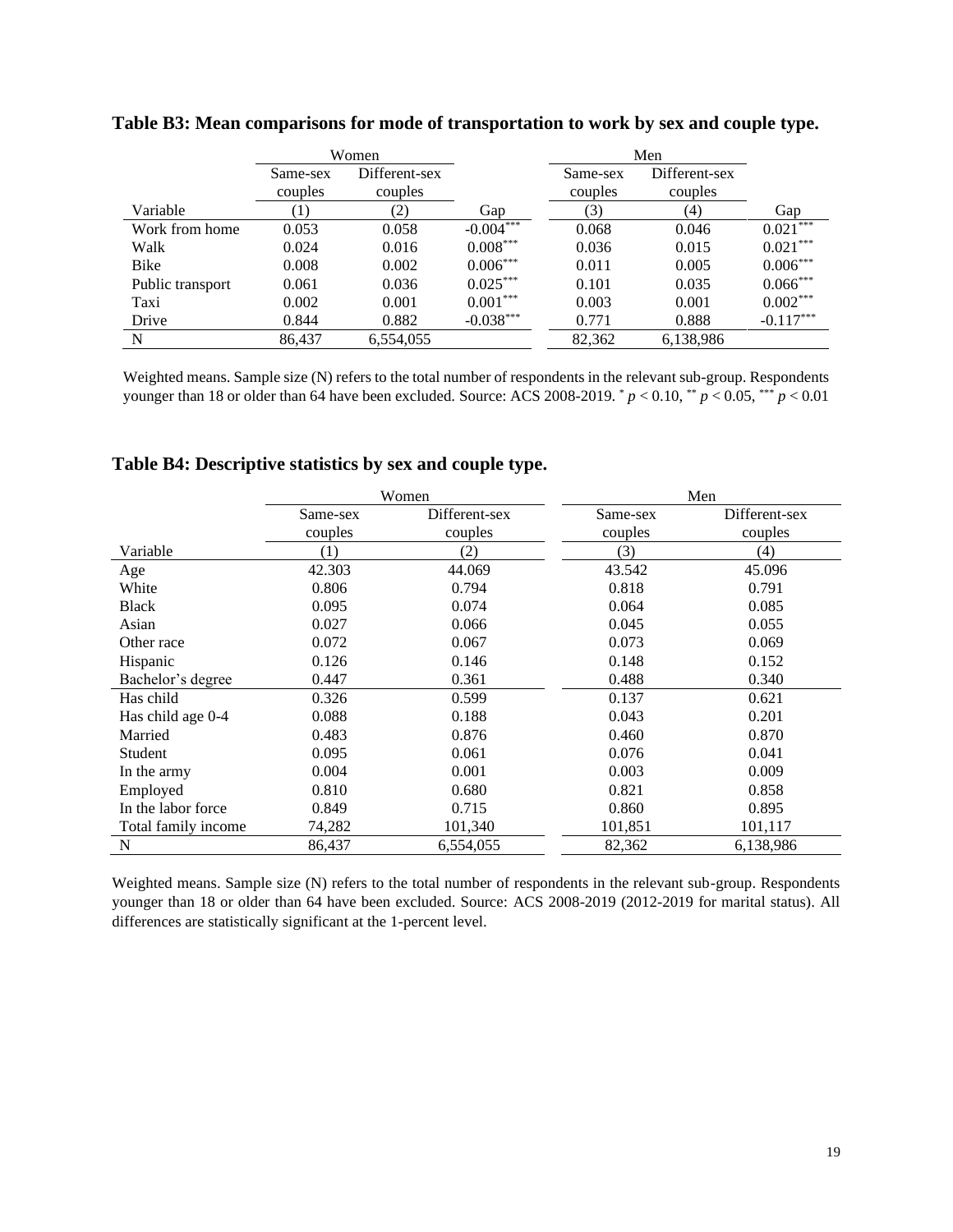|                               | (1)         | (2)         | (3)         | (4)         |
|-------------------------------|-------------|-------------|-------------|-------------|
| Panel A: Women in SSC and DSC |             |             |             |             |
| In a same-sex couple          | $-0.020***$ | $-0.019***$ | $-0.018***$ | $-0.021***$ |
|                               | (0.002)     | (0.002)     | (0.002)     | (0.002)     |
| <b>Observations</b>           | 4,411,409   | 4,411,409   | 4,411,409   | 4,411,409   |
| Mean of dependent variable    | 0.881       | 0.881       | 0.881       | 0.881       |
| Adjusted $R^2$                | 0.047       | 0.099       | 0.098       | 0.047       |
|                               |             |             |             |             |
| Panel B: Men in SSC and DSC   |             |             |             |             |
| In a same-sex couple          | $-0.072***$ | $-0.062***$ | $-0.062***$ | $-0.071***$ |
|                               | (0.002)     | (0.002)     | (0.002)     | (0.002)     |
| Observations                  | 5,210,836   | 5,210,836   | 5,210,836   | 5,210,836   |
| Mean of dependent variable    | 0.887       | 0.887       | 0.887       | 0.887       |
| Adjusted $\mathbb{R}^2$       | 0.053       | 0.088       | 0.088       | 0.053       |
|                               |             |             |             |             |
| Controls for:                 |             |             |             |             |
| State and year FE             |             |             |             |             |
| Demographic controls          |             |             |             |             |
| Partner/spouse controls       |             |             |             |             |
| Fertility and marital status  |             |             |             |             |
| Student and army status       | ✓           |             |             |             |
| Occupation FE                 |             |             |             |             |
| <b>Industry FE</b>            |             |             | ✓           |             |
| Family income                 |             |             |             |             |

# **Table B5: Drive to work. By sex and couple type. Additional controls.**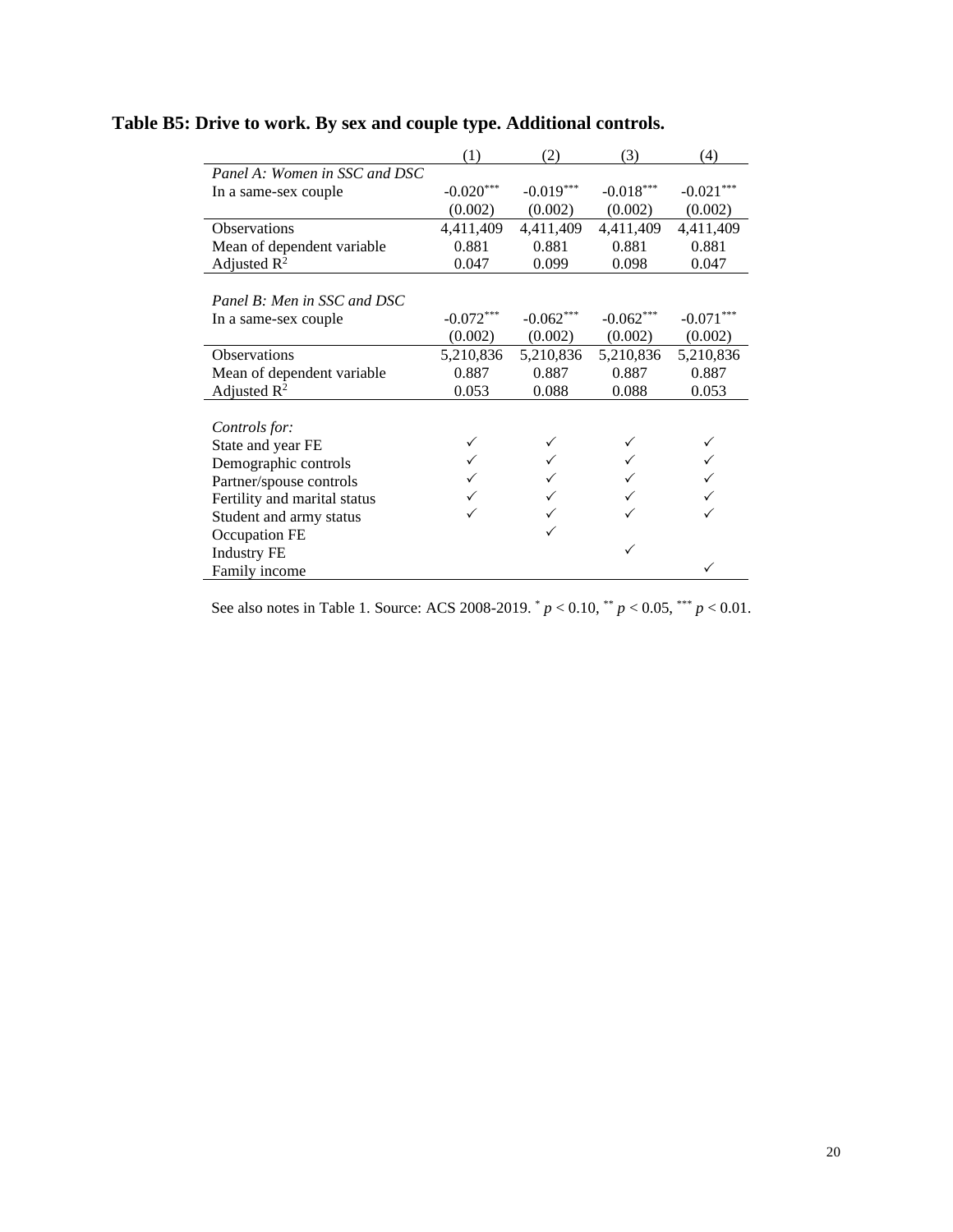| Table B6: Drive to work. By sex and couple type. Additional restrictions. |
|---------------------------------------------------------------------------|
|---------------------------------------------------------------------------|

|                               | No           | No army      | 2012-        | Cluster      | N <sub>0</sub> | Logit       |
|-------------------------------|--------------|--------------|--------------|--------------|----------------|-------------|
|                               | students     |              | 2019         | <b>SE</b>    | weights        |             |
|                               | (1)          | (2)          | (3)          | (4)          | (5)            | (6)         |
| Panel A: Women in SSC and DSC |              |              |              |              |                |             |
| In a same-sex couple          | $-0.018***$  | $-0.020***$  | $-0.024***$  | $-0.020***$  | $-0.021***$    | $-0.017***$ |
|                               | (0.002)      | (0.002)      | (0.002)      | (0.002)      | (0.001)        | (0.002)     |
| <b>Observations</b>           | 4,139,712    | 4,404,566    | 2,940,098    | 4,411,409    | 4,411,409      | 4,411,409   |
| Mean of dependent variable    | 0.880        | 0.881        | 0.877        | 0.881        | 0.881          | 0.881       |
| Adjusted $R^2$                | 0.046        | 0.047        | 0.048        | 0.047        | 0.039          |             |
| Pseudo $R^2$                  |              |              |              |              |                | 0.055       |
|                               |              |              |              |              |                |             |
| Panel B: Men in SSC and DSC   |              |              |              |              |                |             |
| In a same-sex couple          | $-0.073***$  | $-0.072***$  | $-0.075***$  | $-0.072***$  | $-0.072***$    | $-0.053***$ |
|                               | (0.002)      | (0.002)      | (0.002)      | (0.002)      | (0.002)        | (0.002)     |
| Observations                  | 5,007,438    | 5,154,713    | 3,467,410    | 5,210,836    | 5,210,836      | 5,210,836   |
| Mean of dependent variable    | 0.887        | 0.886        | 0.884        | 0.887        | 0.887          | 0.887       |
| Adjusted $R^2$                | 0.052        | 0.053        | 0.055        | 0.052        | 0.046          |             |
| Pseudo $R^2$                  |              |              |              |              |                | 0.063       |
|                               |              |              |              |              |                |             |
| Controls for:                 |              |              |              |              |                |             |
| State and year FE             | $\checkmark$ | $\checkmark$ | $\checkmark$ | $\checkmark$ | ✓              | ✓           |
| Demographic controls          | $\checkmark$ | $\checkmark$ | $\checkmark$ | ✓            |                | ✓           |
| Partner/spouse controls       |              | $\checkmark$ |              |              |                |             |
| Fertility and marital status  |              | ✓            |              |              |                |             |

See also notes in Table 1. Source: ACS 2008-2019 (2012-2019 in Column 3).  $p < 0.10$ ,  $\binom{**}{r} < 0.05$ ,  $\binom{**}{r} < 0.01$ .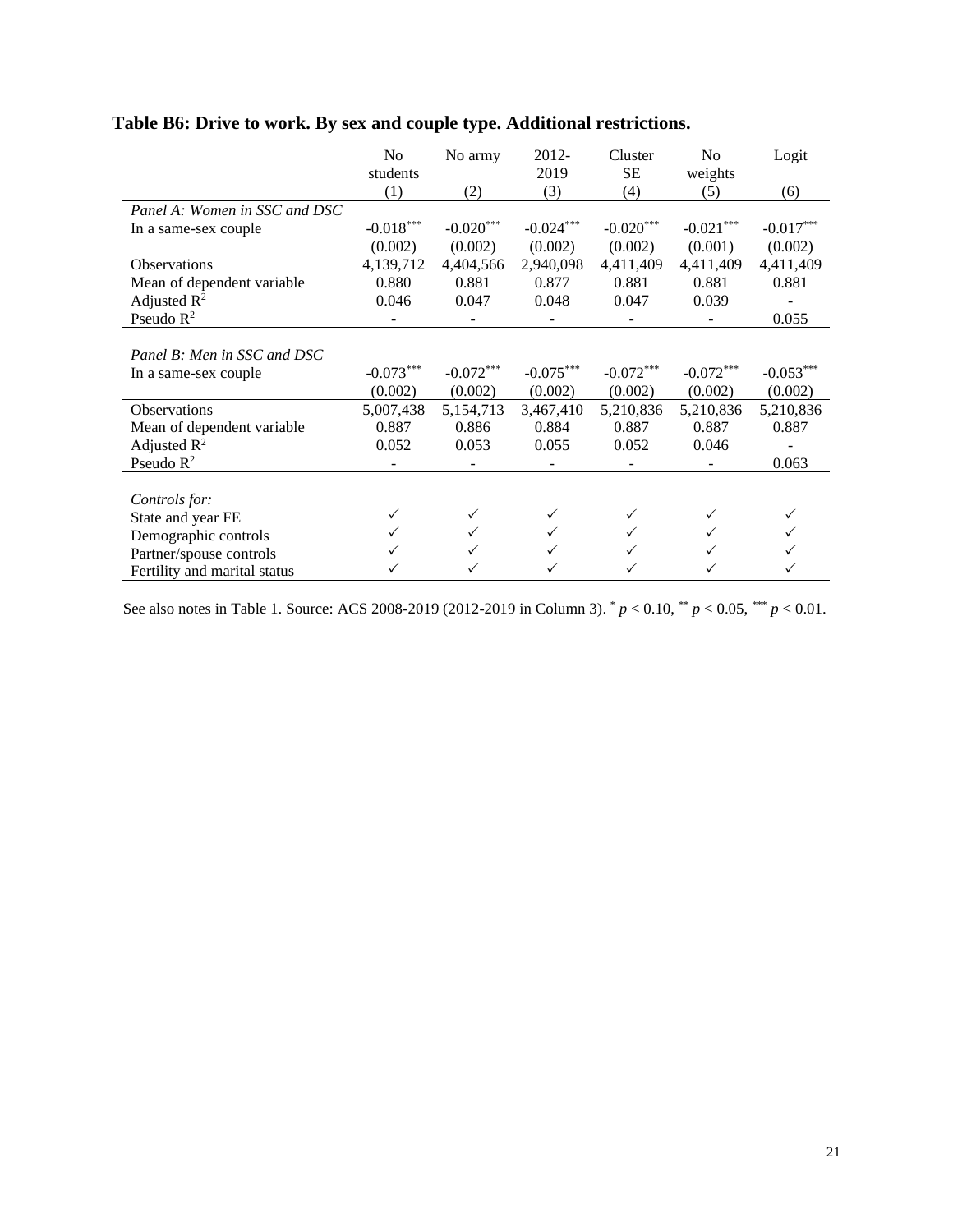|                               | 18-40       | $41 - 64$   | $25 - 64$   |
|-------------------------------|-------------|-------------|-------------|
|                               | (1)         | (2)         | (3)         |
| Panel A: Women in SSC and DSC |             |             |             |
| In a same-sex couple          | $-0.022***$ | $-0.020***$ | $-0.018***$ |
|                               | (0.003)     | (0.002)     | (0.002)     |
| <b>Observations</b>           | 1,646,346   | 2,765,063   | 4,258,026   |
| Mean of dependent variable.   | 0.880       | 0.882       | 0.880       |
| Adjusted $R^2$                | 0.069       | 0.034       | 0.046       |
|                               |             |             |             |
| Panel B: Men in SSC and DSC   |             |             |             |
| In a same-sex couple          | $-0.076***$ | $-0.071$    | $-0.072***$ |
|                               | (0.003)     | (0.002)     | (0.002)     |
| <b>Observations</b>           | 1,852,711   | 3,358,125   | 5,090,197   |
| Mean of dependent variable    | 0.888       | 0.886       | 0.886       |
| Adjusted $\mathbb{R}^2$       | 0.076       | 0.041       | 0.052       |
|                               |             |             |             |
| Controls for:                 |             |             |             |
| State and year FE             |             |             |             |
| Demographic controls          |             |             |             |
| Partner/spouse controls       |             |             |             |
| Fertility and marital status  |             |             |             |

# **Table B7: Drive to work. By sex, couple type, and age group.**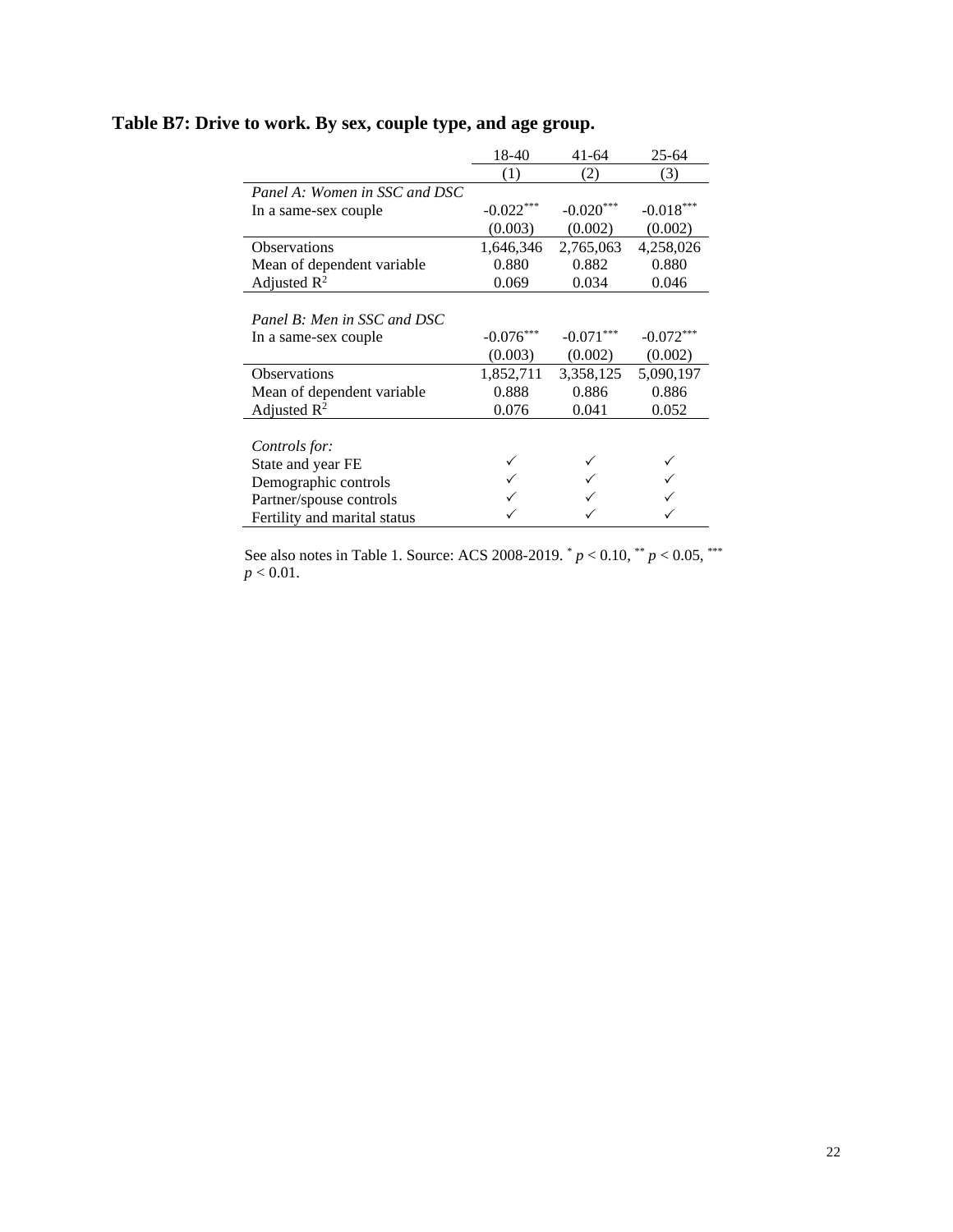|                               | White       | <b>Black</b> | Asian       | Hispanic    |
|-------------------------------|-------------|--------------|-------------|-------------|
|                               | (1)         | (2)          | (3)         | (4)         |
| Panel A: Women in SSC and DSC |             |              |             |             |
| In a same-sex couple          | $-0.021***$ | $-0.018***$  | $-0.002$    | 0.0004      |
|                               | (0.002)     | (0.007)      | (0.011)     | (0.0048)    |
| <b>Observations</b>           | 3,650,782   | 268,726      | 261,460     | 469,924     |
| Mean of dependent variable    | 0.890       | 0.869        | 0.822       | 0.864       |
| Adjusted $R^2$                | 0.032       | 0.117        | 0.121       | 0.097       |
|                               |             |              |             |             |
| Panel B: Men in SSC and DSC   |             |              |             |             |
| In a same-sex couple          | $-0.073***$ | $-0.068***$  | $-0.075***$ | $-0.064***$ |
|                               | (0.002)     | (0.009)      | (0.010)     | (0.005)     |
| Observations                  | 4,313,957   | 310,190      | 281,674     | 649,412     |
| Mean of dependent variable    | 0.892       | 0.884        | 0.837       | 0.893       |
| Adjusted $R^2$                | 0.044       | 0.088        | 0.106       | 0.096       |
|                               |             |              |             |             |
| Controls for:                 |             |              |             |             |
| State and year FE             |             |              |             |             |
| Demographic controls          |             |              |             |             |
| Partner/spouse controls       |             |              |             |             |
| Fertility and marital status  |             |              |             |             |

### **Table B8: Drive to work. By sex, couple type, race, and ethnicity.**

See also notes in Table 1. Demographic controls in these specifications include only age and education, not race or ethnicity. Source: ACS 2008-2019.  $p < 0.10$ ,  $p < 0.05$ ,  $p = 0.05$ ,  $p < 0.01$ .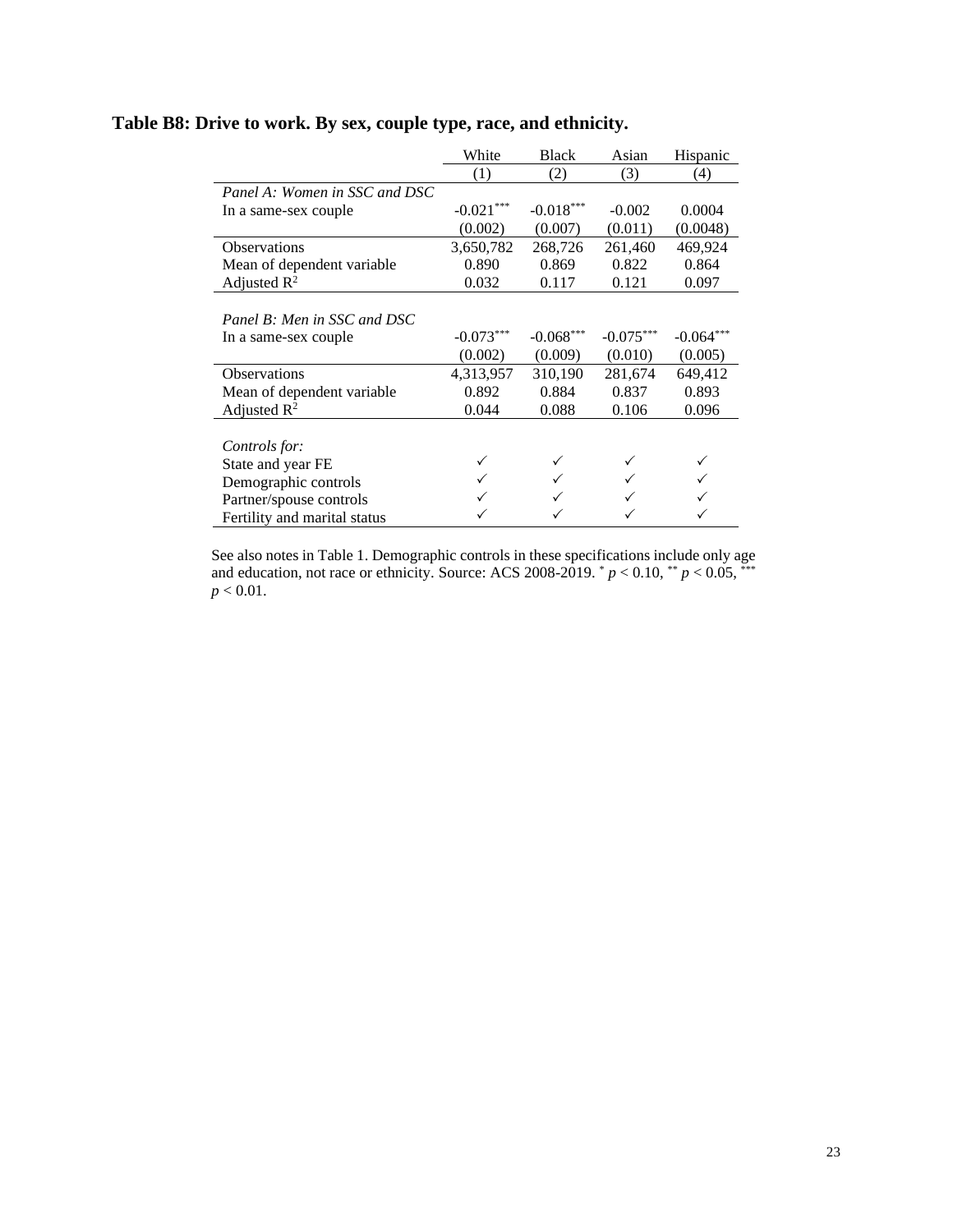|                               | Only married | Only unmarried         | With children | Without children |
|-------------------------------|--------------|------------------------|---------------|------------------|
|                               | (1)          | (2)                    | (3)           | (4)              |
| Panel A: Women in SSC and DSC |              |                        |               |                  |
| In a same-sex couple          | $-0.052***$  | $0.007^{\ast\ast\ast}$ | $-0.010***$   | $-0.019***$      |
|                               | (0.003)      | (0.003)                | (0.003)       | (0.002)          |
| Observations                  | 2,568,246    | 371,852                | 2,501,737     | 1,909,672        |
| Mean of dependent variable    | 0.878        | 0.870                  | 0.886         | 0.876            |
| Adjusted $R^2$                | 0.044        | 0.080                  | 0.040         | 0.057            |
|                               |              |                        |               |                  |
| Panel B: Men in SSC and DSC   |              |                        |               |                  |
| In a same-sex couple          | $-0.079***$  | $-0.063***$            | $-0.035***$   | $-0.067***$      |
|                               | (0.003)      | (0.003)                | (0.005)       | (0.002)          |
| <b>Observations</b>           | 3,065,003    | 402,407                | 3,226,899     | 1,983,937        |
| Mean of dependent variable    | 0.886        | 0.866                  | 0.895         | 0.873            |
| Adjusted $R^2$                | 0.051        | 0.083                  | 0.047         | 0.062            |
|                               |              |                        |               |                  |
| Controls for:                 |              |                        |               |                  |
| State and year FE             |              |                        |               |                  |
| Demographic controls          |              |                        |               |                  |
| Partner/spouse controls       |              |                        |               |                  |
| Fertility                     |              |                        |               |                  |
| Marital status                |              |                        |               |                  |

# **Table B9: Drive to work. By sex, couple type, marital status, and fertility.**

See also notes in Table 1. Source: ACS 2008-2019 (2012-2019 in Columns 1-2).  $p < 0.10$ ,  $\binom{**}{r} < 0.05$ ,  $\binom{***}{r}$  $p < 0.01$ .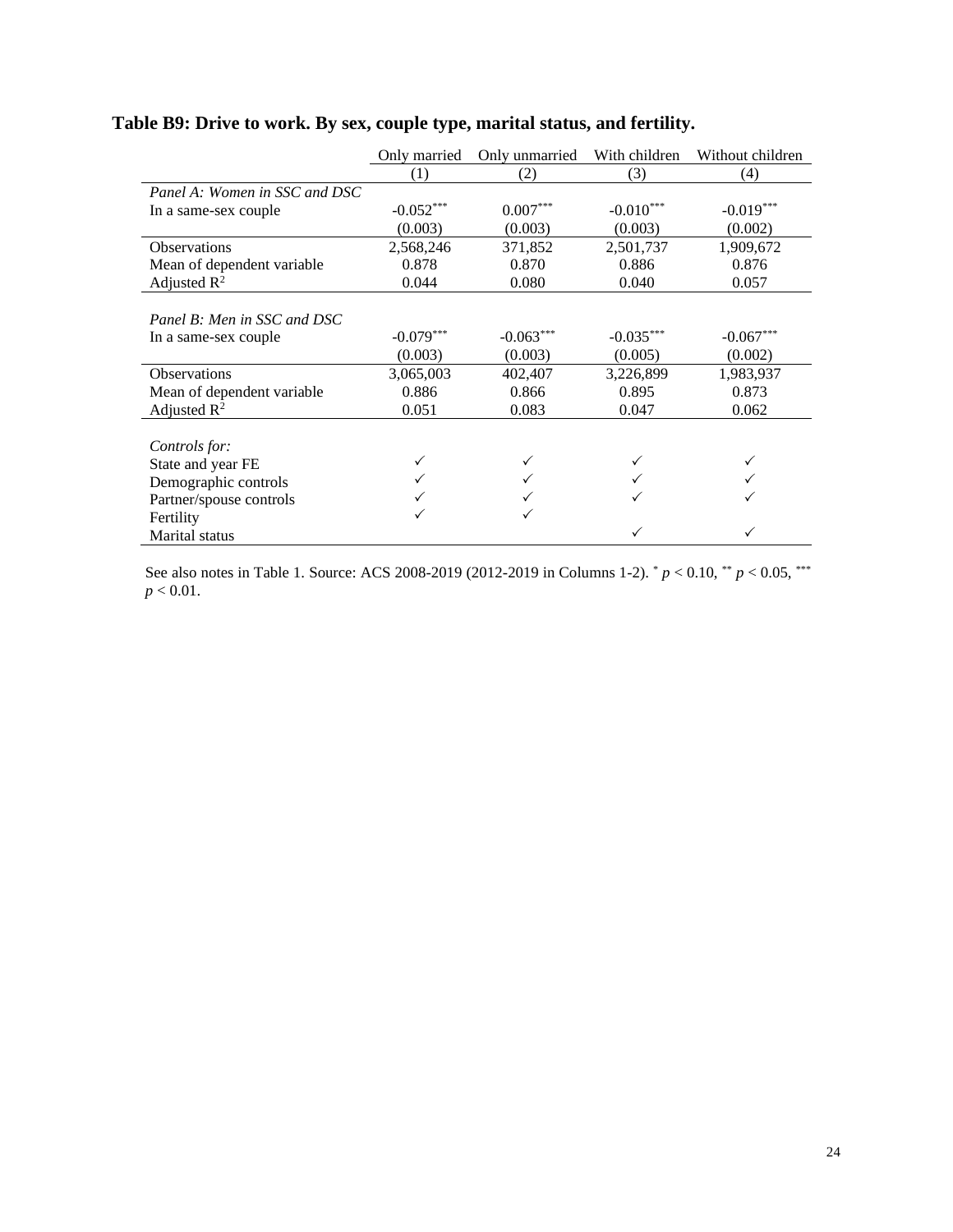|                               | HH head     | Spouse or partner | Main earner |
|-------------------------------|-------------|-------------------|-------------|
|                               | (1)         | (2)               | (3)         |
| Panel A: Women in SSC and DSC |             |                   |             |
| In a same-sex couple          | $-0.014***$ | $-0.024***$       | $-0.013***$ |
|                               | (0.002)     | (0.002)           | (0.002)     |
| Observations                  | 1,846,540   | 2,564,869         | 1,753,489   |
| Mean of dependent variable    | 0.873       | 0.888             | 0.880       |
| Adjusted $R^2$                | 0.047       | 0.047             | 0.062       |
|                               |             |                   |             |
| Panel B: Men in SSC and DSC   |             |                   |             |
| In a same-sex couple          | $-0.074***$ | $-0.071***$       | $-0.071***$ |
|                               | (0.003)     | (0.003)           | (0.002)     |
| <b>Observations</b>           | 3,173,588   | 2,037,248         | 4,004,896   |
| Mean of dependent variable    | 0.885       | 0.890             | 0.887       |
| Adjusted $R^2$                | 0.053       | 0.052             | 0.054       |
|                               |             |                   |             |
| Controls for:                 |             |                   |             |
| State and year FE             |             |                   |             |
| Demographic controls          |             |                   |             |
| Partner/spouse controls       |             |                   |             |
| Fertility and marital status  |             |                   |             |

# **Table B10: Drive to work. By sex, couple type, and position in household.**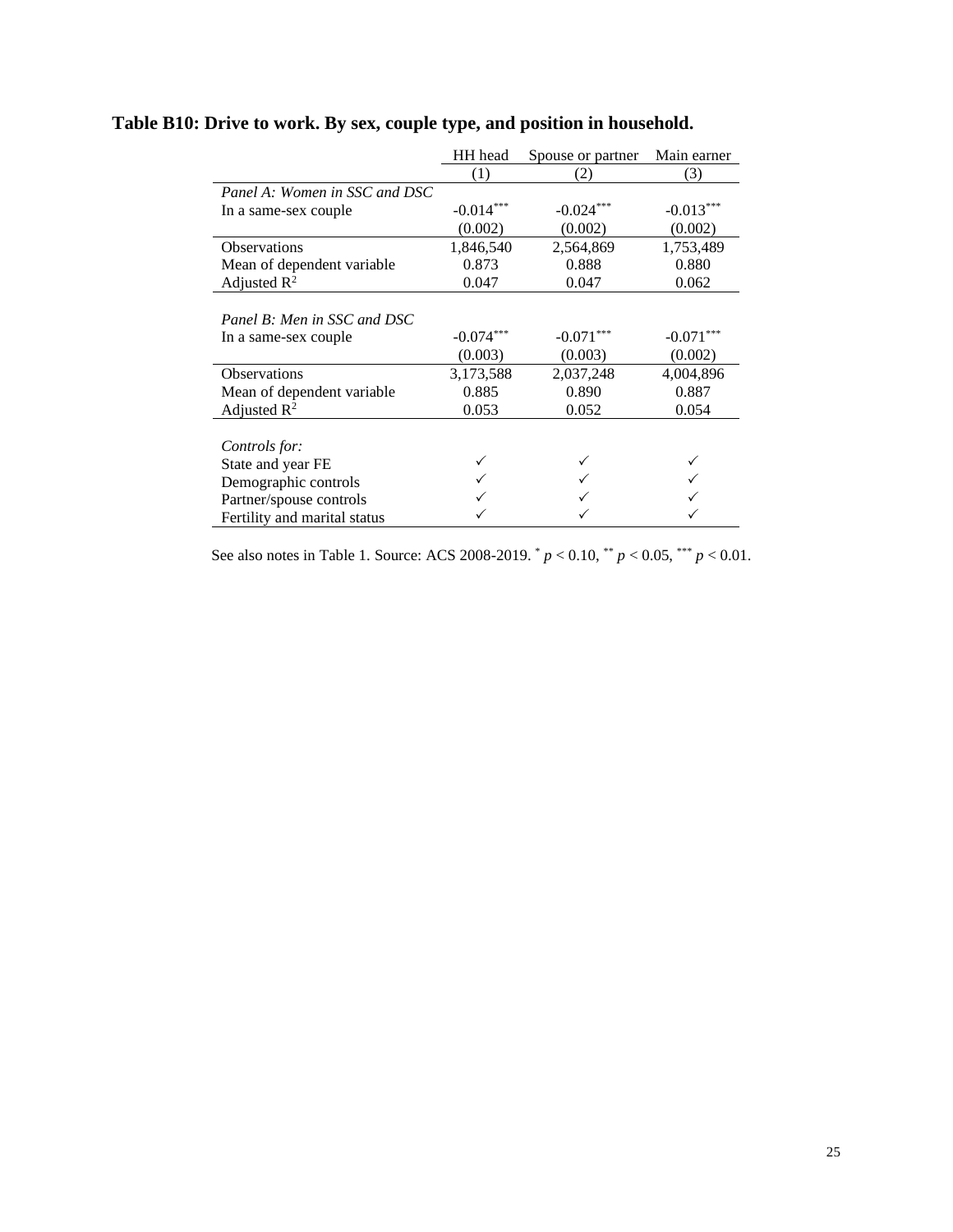|                               | Only students | Only army   | Both working |
|-------------------------------|---------------|-------------|--------------|
|                               | (1)           | (2)         | (3)          |
| Panel A: Women in SSC and DSC |               |             |              |
| In a same-sex couple          | $-0.037***$   | $-0.068***$ | $-0.020$     |
|                               | (0.005)       | (0.021)     | (0.002)      |
| <b>Observations</b>           | 271,697       | 6,843       | 3,702,772    |
| Mean of dependent variable    | 0.903         | 0.946       | 0.882        |
| Adjusted $R^2$                | 0.054         | 0.046       | 0.046        |
|                               |               |             |              |
| Panel B: Men in SSC and DSC   |               |             |              |
| In a same-sex couple          | $-0.064***$   | $-0.046**$  | $-0.074***$  |
|                               | (0.007)       | (0.023)     | (0.002)      |
| <b>Observations</b>           | 203,398       | 56,123      | 3,613,617    |
| Mean of dependent variable    | 0.890         | 0.943       | 0.890        |
| Adjusted $R^2$                | 0.064         | 0.020       | 0.053        |
|                               |               |             |              |
| Controls for:                 |               |             |              |
| State and year FE             |               |             |              |
| Demographic controls          |               |             |              |
| Partner/spouse controls       |               |             |              |
| Fertility and marital status  |               |             |              |

# **Table B11: Drive to work. By sex and couple type. Additional subsamples.**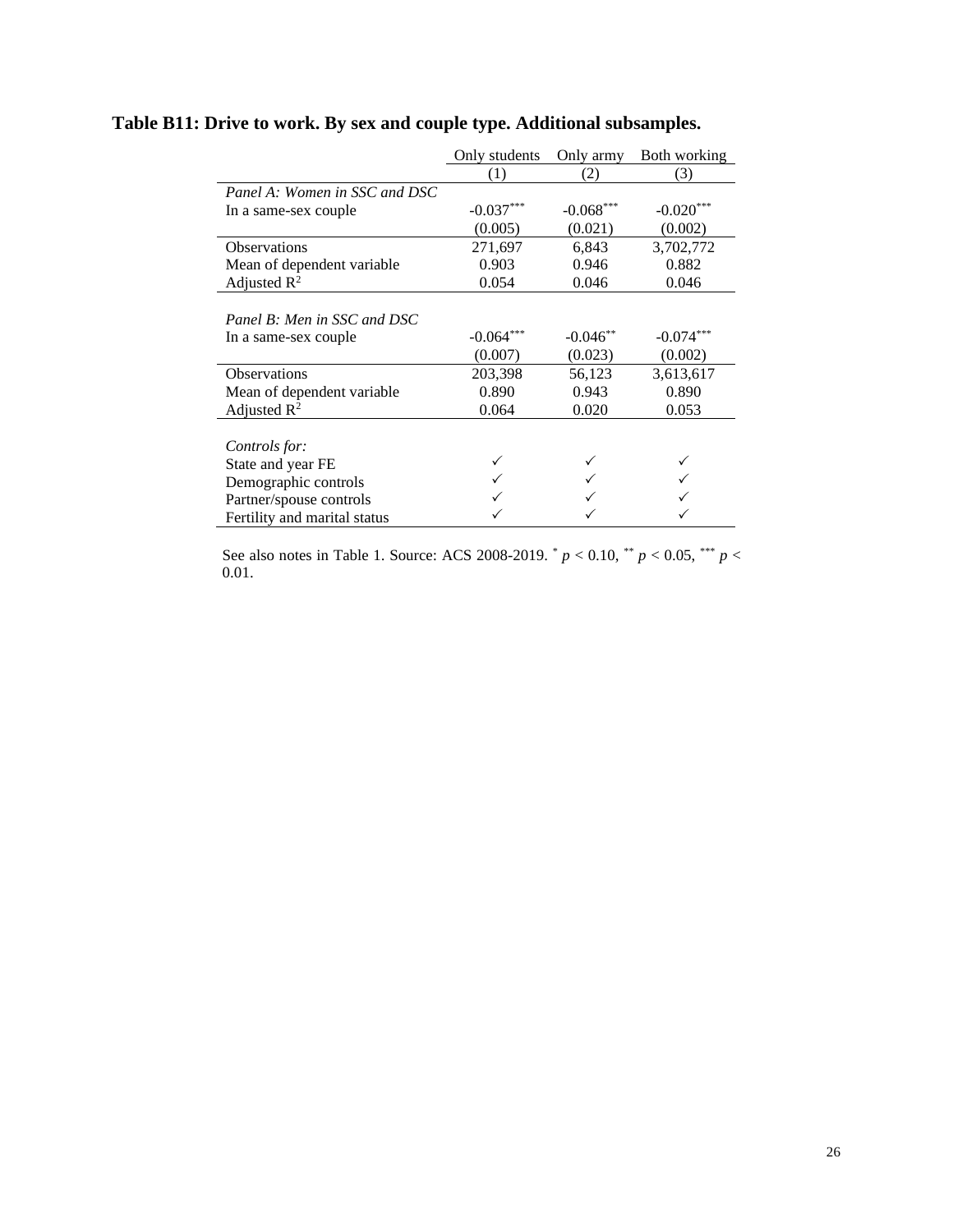|                               | (1)             | (2)        | (3)        | (4)                    | (5)        |
|-------------------------------|-----------------|------------|------------|------------------------|------------|
| Panel A: Women in SSC and DSC |                 |            |            |                        |            |
| In a same-sex couple          | $0.014^{***}\,$ | $0.013***$ | $0.012***$ | $0.012^{\ast\ast\ast}$ | $0.006***$ |
|                               | (0.001)         | (0.001)    | (0.001)    | (0.001)                | (0.001)    |
| <b>Observations</b>           | 4,411,409       | 4,411,409  | 4,411,409  | 4,411,409              | 4,411,409  |
| Mean of dependent variable.   | 0.019           | 0.019      | 0.019      | 0.019                  | 0.019      |
| Adjusted $R^2$                | 0.000           | 0.008      | 0.009      | 0.009                  | 0.010      |
|                               |                 |            |            |                        |            |
| Panel B: Men in SSC and DSC   |                 |            |            |                        |            |
| In a same-sex couple          | $0.027***$      | $0.023***$ | $0.022***$ | $0.022***$             | $0.013***$ |
|                               | (0.001)         | (0.001)    | (0.001)    | (0.001)                | (0.001)    |
| <b>Observations</b>           | 5,210,836       | 5,210,836  | 5,210,836  | 5,210,836              | 5,210,836  |
| Mean of dependent variable    | 0.021           | 0.021      | 0.021      | 0.021                  | 0.021      |
| Adjusted $\mathbb{R}^2$       | 0.000           | 0.008      | 0.009      | 0.009                  | 0.010      |
|                               |                 |            |            |                        |            |
| Controls for:                 |                 |            |            |                        |            |
| State and year FE             |                 | ✓          |            |                        |            |
| Demographic controls          |                 |            |            |                        |            |
| Partner/spouse controls       |                 |            |            |                        |            |
| Fertility and marital status  |                 |            |            |                        |            |

# **Table B12: Bike or walk to work. By sex and couple type.**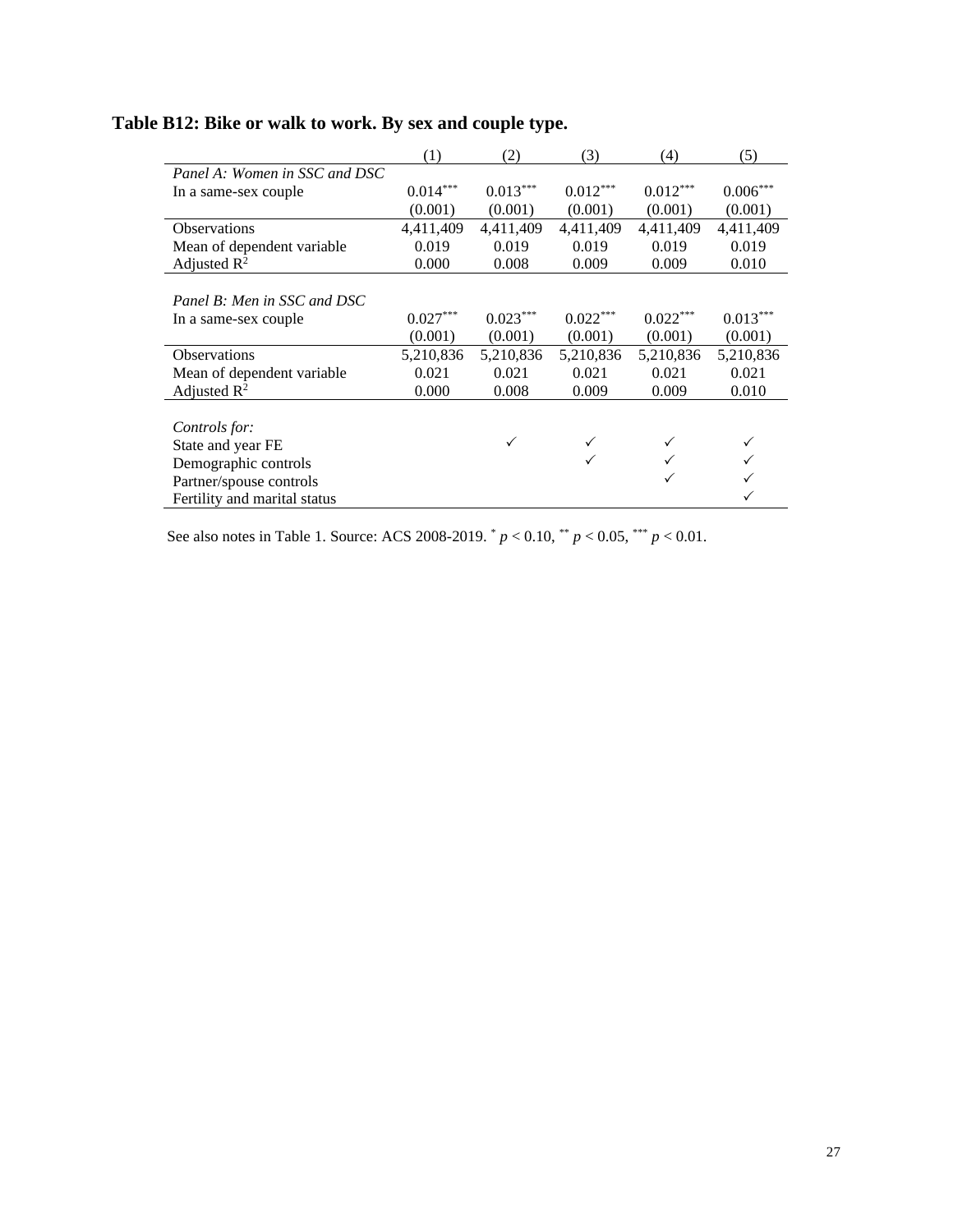|                               | (1)                    | (2)                    | (3)        | (4)                    | (5)                    |
|-------------------------------|------------------------|------------------------|------------|------------------------|------------------------|
| Panel A: Women in SSC and DSC |                        |                        |            |                        |                        |
| In a same-sex couple          | $0.025^{\ast\ast\ast}$ | $0.021^{\ast\ast\ast}$ | $0.022***$ | $0.021^{\ast\ast\ast}$ | $0.011^{\ast\ast\ast}$ |
|                               | (0.001)                | (0.001)                | (0.001)    | (0.001)                | (0.001)                |
| <b>Observations</b>           | 4,411,409              | 4,411,409              | 4,411,409  | 4,411,409              | 4,411,409              |
| Mean of dependent variable.   | 0.036                  | 0.036                  | 0.036      | 0.036                  | 0.036                  |
| Adjusted $R^2$                | 0.000                  | 0.078                  | 0.091      | 0.092                  | 0.095                  |
|                               |                        |                        |            |                        |                        |
| Panel B: Men in SSC and DSC   |                        |                        |            |                        |                        |
| In a same-sex couple          | $0.066^{***}\,$        | $0.054***$             | $0.051***$ | $0.052***$             | $0.043***$             |
|                               | (0.001)                | (0.001)                | (0.001)    | (0.001)                | (0.001)                |
| <b>Observations</b>           | 5,210,836              | 5,210,836              | 5,210,836  | 5,210,836              | 5,210,836              |
| Mean of dependent variable    | 0.036                  | 0.036                  | 0.036      | 0.036                  | 0.036                  |
| Adjusted $R^2$                | 0.001                  | 0.081                  | 0.092      | 0.093                  | 0.094                  |
|                               |                        |                        |            |                        |                        |
| Controls for:                 |                        |                        |            |                        |                        |
| State and year FE             |                        | $\checkmark$           |            |                        |                        |
| Demographic controls          |                        |                        |            |                        |                        |
| Partner/spouse controls       |                        |                        |            |                        |                        |
| Fertility and marital status  |                        |                        |            |                        |                        |

# **Table B13: Take public transport to work. By sex and couple type.**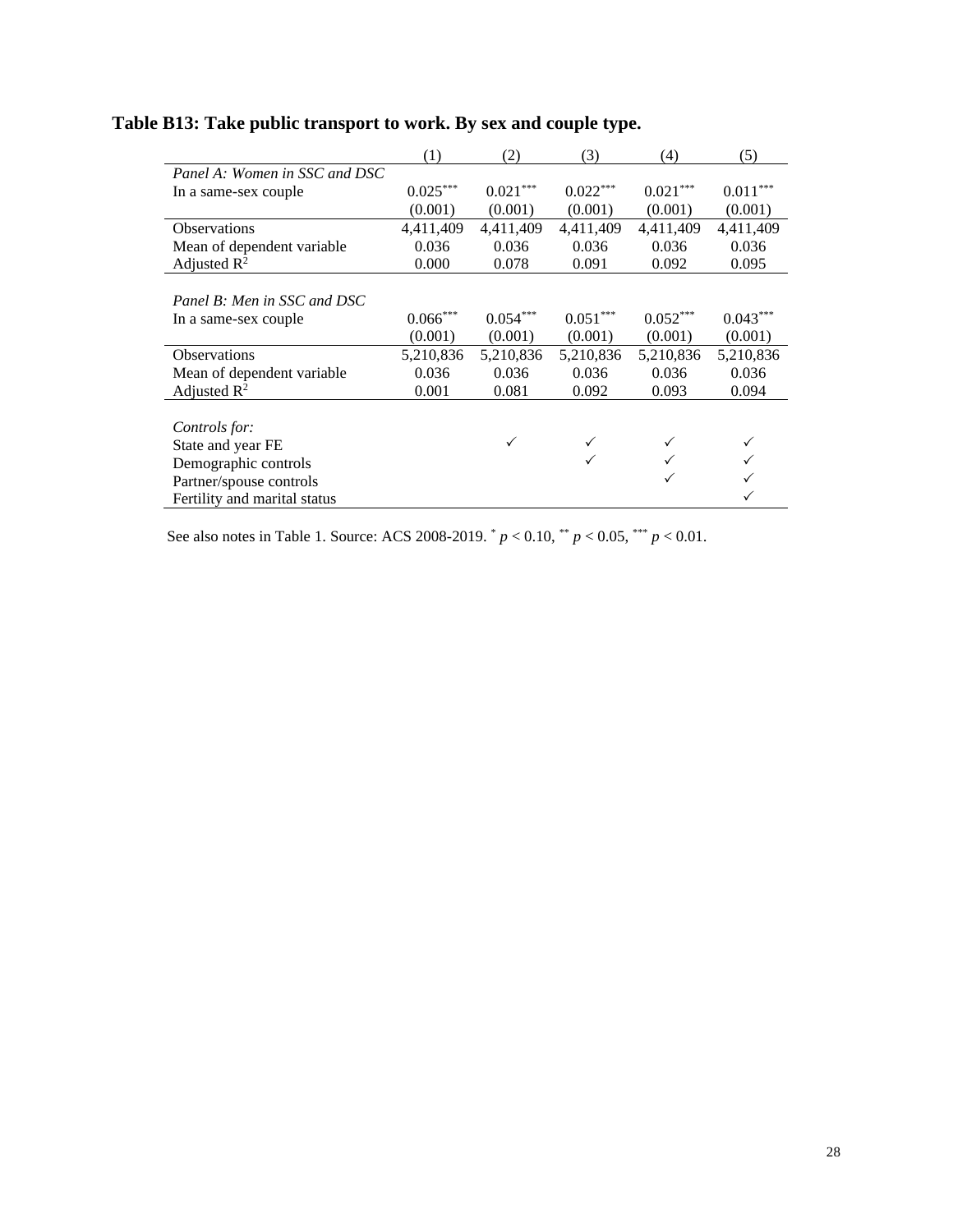|                               | (1)         | (2)         | (3)                              | (4)         | (5)        |
|-------------------------------|-------------|-------------|----------------------------------|-------------|------------|
| Panel A: Women in SSC and DSC |             |             |                                  |             |            |
| In a same-sex couple          | $-0.004***$ | $-0.007***$ | $\textbf{-0.008}^{\ast\ast\ast}$ | $-0.010***$ | 0.0004     |
|                               | (0.001)     | (0.001)     | (0.001)                          | (0.001)     | (0.0010)   |
| <b>Observations</b>           | 4,411,409   | 4,411,409   | 4,411,409                        | 4,411,409   | 4,411,409  |
| Mean of dependent variable    | 0.058       | 0.058       | 0.058                            | 0.058       | 0.058      |
| Adjusted $R^2$                | 0.000       | 0.004       | 0.009                            | 0.011       | 0.014      |
|                               |             |             |                                  |             |            |
| Panel B: Men in SSC and DSC   |             |             |                                  |             |            |
| In a same-sex couple          | $0.021***$  | $0.019***$  | $0.015***$                       | $0.014***$  | $0.015***$ |
|                               | (0.001)     | (0.001)     | (0.001)                          | (0.001)     | (0.001)    |
| <b>Observations</b>           | 5,210,836   | 5,210,836   | 5,210,836                        | 5,210,836   | 5,210,836  |
| Mean of dependent variable.   | 0.047       | 0.047       | 0.047                            | 0.047       | 0.047      |
| Adjusted $R^2$                | 0.000       | 0.002       | 0.012                            | 0.013       | 0.013      |
|                               |             |             |                                  |             |            |
| Controls for:                 |             |             |                                  |             |            |
| State and year FE             |             | ✓           |                                  |             |            |
| Demographic controls          |             |             |                                  |             |            |
| Partner/spouse controls       |             |             |                                  |             |            |
| Fertility and marital status  |             |             |                                  |             |            |

# **Table B14: Work from home. By sex and couple type.**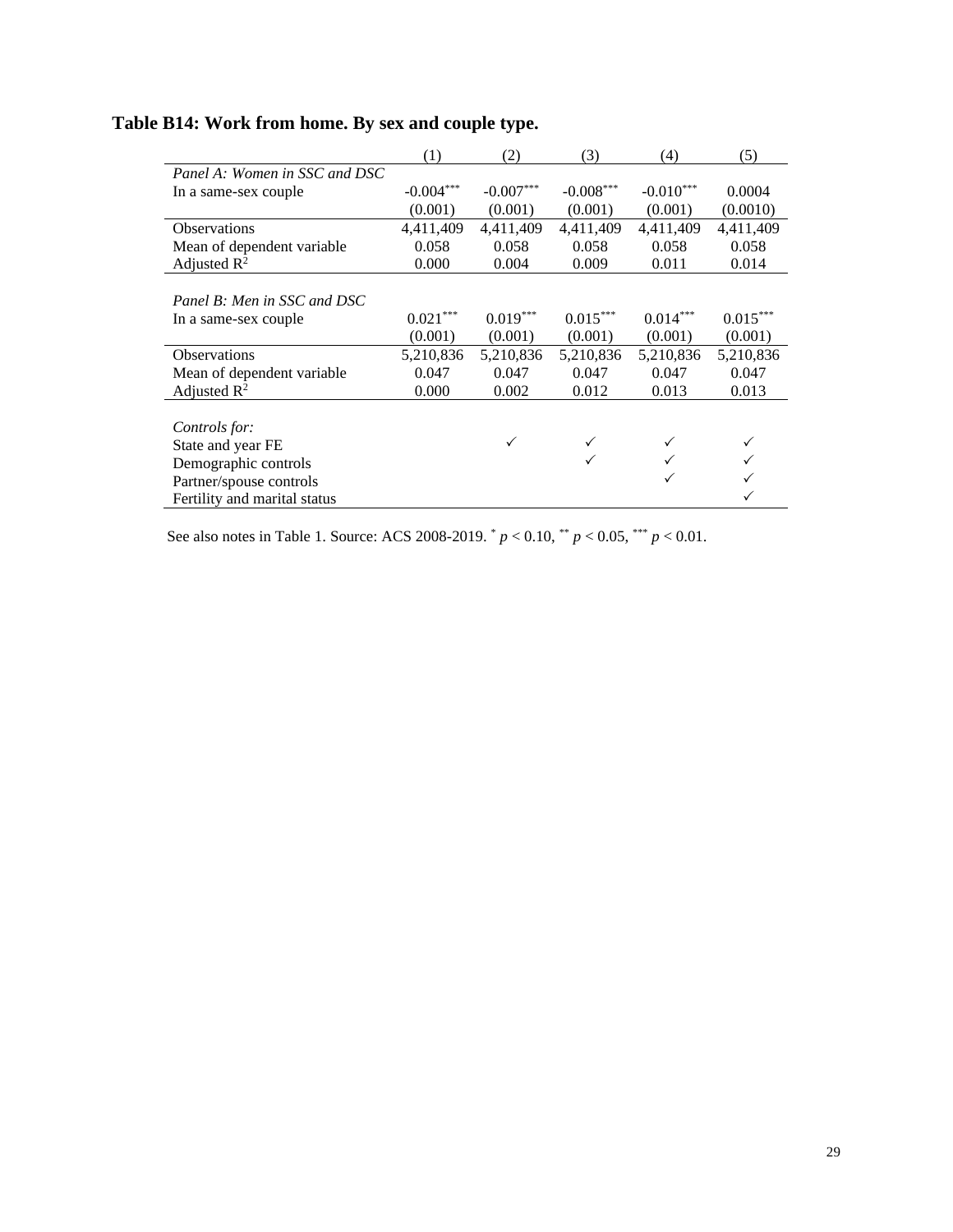|                               | (1)                    | (2)          | (3)          | (4)        | (5)          |
|-------------------------------|------------------------|--------------|--------------|------------|--------------|
| Panel A: Women in SSC and DSC |                        |              |              |            |              |
| Public transport              |                        |              |              |            |              |
| In a same-sex couple          | $1.795***$             | $1.725***$   | $1.752***$   | $1.713***$ | $1.285***$   |
|                               | (0.035)                | (0.036)      | (0.038)      | (0.037)    | (0.029)      |
| Active transport              |                        |              |              |            |              |
| In a same-sex couple          | $1.811^{\ast\ast\ast}$ | $1.745***$   | $1.749***$   | $1.717***$ | $1.292***$   |
|                               | (0.048)                | (0.047)      | (0.047)      | (0.047)    | (0.037)      |
| Observations                  | 4,129,831              | 4,129,831    | 4,129,831    | 4,129,831  | 4,129,831    |
| Pseudo $R^2$                  | 0.001                  | 0.124        | 0.150        | 0.153      | 0.160        |
| Panel B: Men in SSC and DSC   |                        |              |              |            |              |
| Public transport              |                        |              |              |            |              |
| In a same-sex couple          | $3.332***$             | $2.906***$   | $2.682***$   | $2.758***$ | $2.053***$   |
|                               | (0.053)                | (0.051)      | (0.049)      | (0.050)    | (0.039)      |
| Active transport              |                        |              |              |            |              |
| In a same-sex couple          | $2.628***$             | $2.408***$   | $2.240***$   | $2.280***$ | $1.453***$   |
|                               | (0.023)                | (0.057)      | (0.053)      | (0.054)    | (0.036)      |
| Observations                  | 4,924,212              | 4,924,212    | 4,924,212    | 4,924,212  | 4,924,212    |
| Pseudo $R^2$                  | 0.003                  | 0.123        | 0.147        | 0.150      | 0.154        |
|                               |                        |              |              |            |              |
| Controls for:                 |                        |              |              |            |              |
| State and year FE             |                        | $\checkmark$ | $\checkmark$ |            | $\checkmark$ |
| Demographic controls          |                        |              |              |            |              |
| Partner/spouse controls       |                        |              |              |            |              |
| Fertility and marital status  |                        |              |              |            |              |

### **Table B15: Multinomial logit of type of transport to work (driving, public, or active). By sex and couple type.**

See also notes in Table 1. Source: ACS 2008-2019. \* *p* < 0.10, \*\* *p* < 0.05, \*\*\* *p* < 0.01. Relative risk ratios reported, with driving to work as base outcome. Active transport is defined as walking or biking to work.